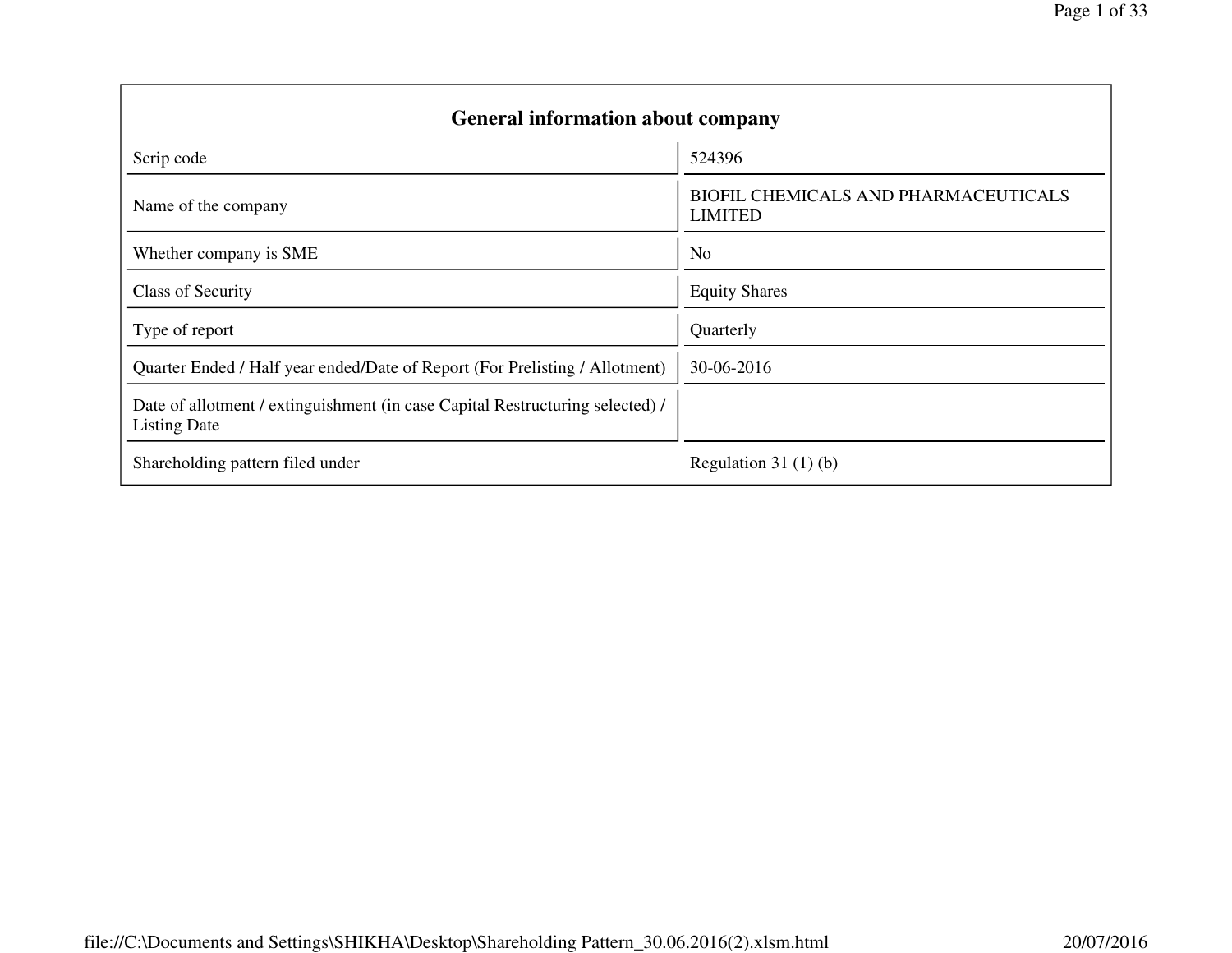| Sr. No.  | <b>Particular</b>                                                                      | Yes/No         |
|----------|----------------------------------------------------------------------------------------|----------------|
|          | Whether the Listed Entity has issued any partly paid up shares?                        | N <sub>0</sub> |
|          | Whether the Listed Entity has issued any Convertible Securities?                       | N <sub>0</sub> |
|          | Whether the Listed Entity has issued any Warrants?                                     | N <sub>0</sub> |
|          | Whether the Listed Entity has any shares against which depository receipts are issued? | N <sub>0</sub> |
|          | Whether the Listed Entity has any shares in locked-in?                                 | N <sub>o</sub> |
| $\sigma$ | Whether any shares held by promoters are pledge or otherwise encumbered?               | N <sub>0</sub> |
|          | Whether company has equity shares with differential voting rights?                     | N <sub>0</sub> |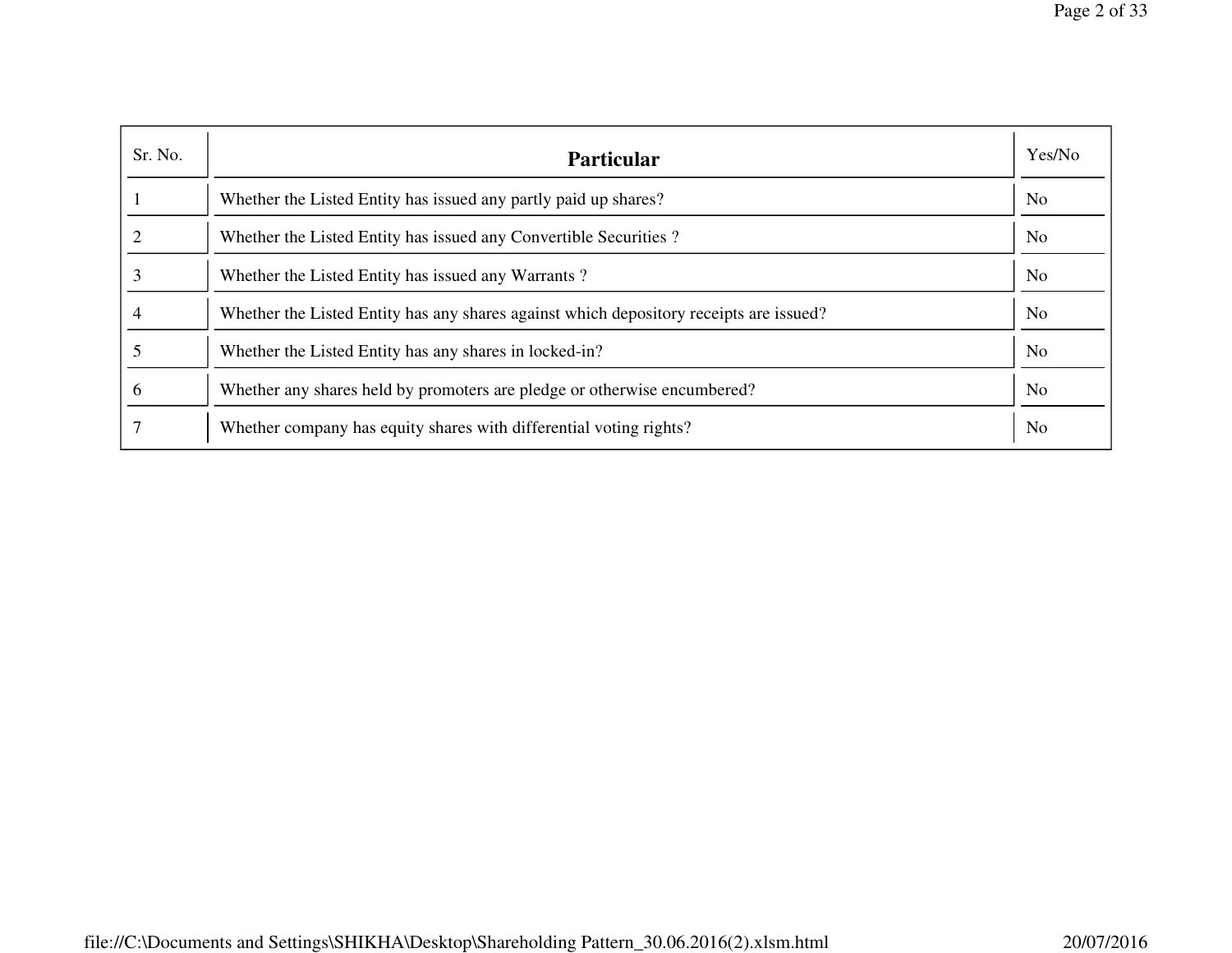|                 |                                                |                         |                         |                                 |                                    |                             | <b>Table I - Summary Statement holding of specified securities</b> |                           |               |                                      |                                 |  |
|-----------------|------------------------------------------------|-------------------------|-------------------------|---------------------------------|------------------------------------|-----------------------------|--------------------------------------------------------------------|---------------------------|---------------|--------------------------------------|---------------------------------|--|
|                 |                                                |                         | No. of                  | No.<br><b>Of</b><br>Partly      | No. Of                             | Total nos.                  | Shareholding<br>as a % of<br>total no. of                          | class of securities (IX)  |               | Number of Voting Rights held in each |                                 |  |
| Category<br>(I) | Category<br>$\sigma$ f<br>shareholder          | Nos. Of<br>shareholders | fully paid<br>up equity | paid-<br>up                     | shares<br>underlying<br>Depository | shares<br>held<br>$(VII) =$ | shares<br>(calculated<br>as per                                    | No of Voting (XIV) Rights |               |                                      |                                 |  |
|                 | (II)                                           | (III)                   | shares<br>$held$ (IV)   | equity<br>shares<br>held<br>(V) | Receipts<br>(VI)                   | $(IV)+(V)$<br>$+ (VI)$      | SCRR,<br>1957) (VIII)<br>As a % of<br>$(A+B+C2)$                   | Class eg:<br>X            | Class<br>eg:y | Total                                | Total as<br>a % of<br>$(A+B+C)$ |  |
| (A)             | Promoter<br>$\&$<br>Promoter<br>Group          | 16                      | 7618760                 |                                 |                                    | 7618760                     | 46.82                                                              | 7618760                   |               | 7618760                              | 46.82                           |  |
| (B)             | Public                                         | 5149                    | 8655040                 |                                 |                                    | 8655040                     | 53.18                                                              | 8655040                   |               | 8655040                              | 53.18                           |  |
| (C)             | Non<br>Promoter-<br>Non Public                 |                         |                         |                                 |                                    |                             |                                                                    |                           |               |                                      |                                 |  |
| (C1)            | <b>Shares</b><br>underlying<br><b>DRs</b>      |                         |                         |                                 |                                    |                             |                                                                    |                           |               |                                      |                                 |  |
| (C2)            | Shares held<br>by<br>Employee<br><b>Trusts</b> |                         |                         |                                 |                                    |                             |                                                                    |                           |               |                                      |                                 |  |
|                 | Total                                          | 5165                    | 16273800                |                                 |                                    | 16273800                    |                                                                    | 16273800                  |               | 16273800                             | 100                             |  |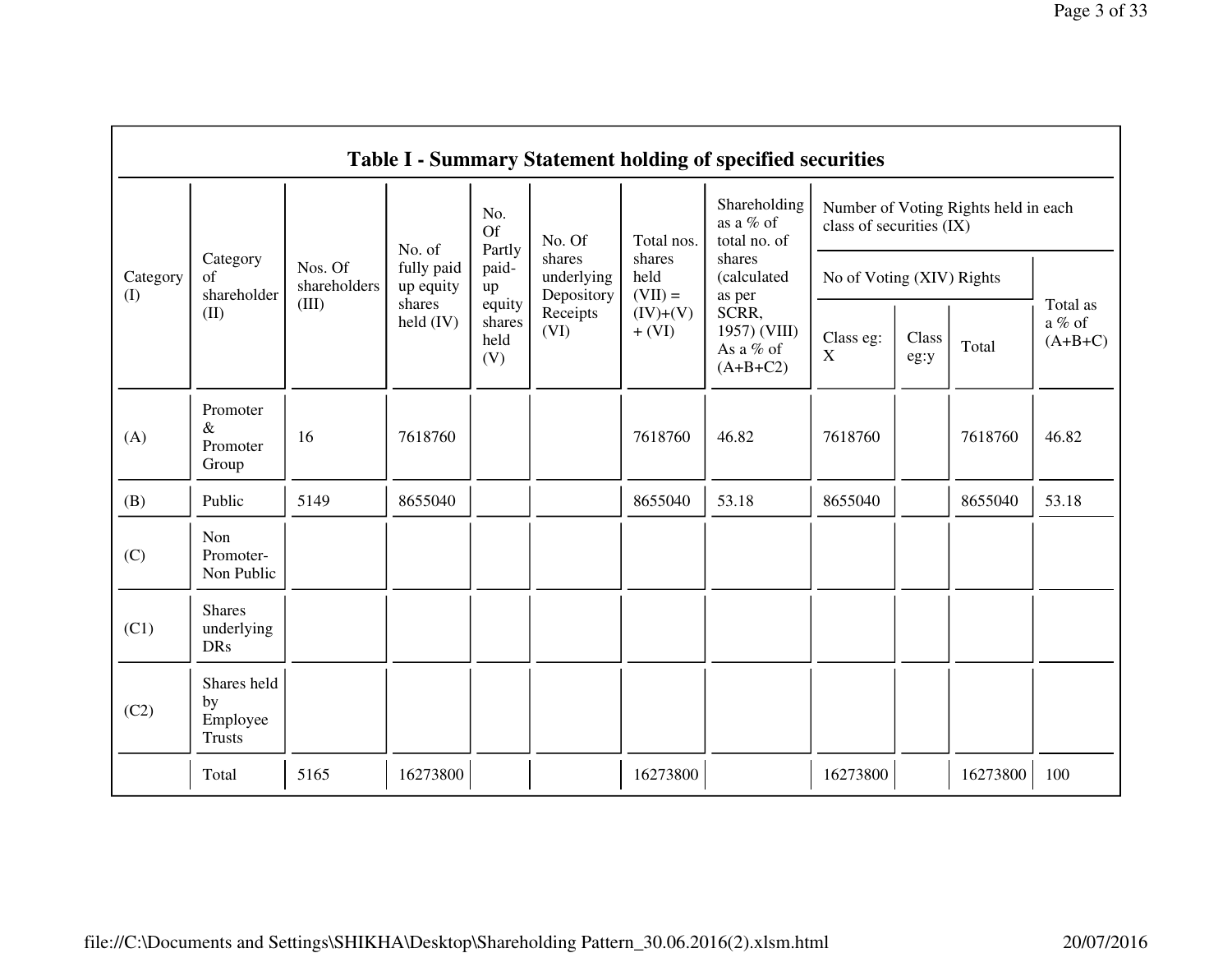|          |                                                         |                                  |                                                                                                                     |                                                                                                | <b>Table I - Summary Statement holding of specified securities</b>                             |            |                                                                               |            |                                                         |                                |
|----------|---------------------------------------------------------|----------------------------------|---------------------------------------------------------------------------------------------------------------------|------------------------------------------------------------------------------------------------|------------------------------------------------------------------------------------------------|------------|-------------------------------------------------------------------------------|------------|---------------------------------------------------------|--------------------------------|
| Category | No. Of<br><b>Shares</b><br>Category<br>Underlying<br>of | No. of<br><b>Shares</b>          | No. Of<br><b>Shares</b><br>Underlying<br>Outstanding                                                                | Shareholding,<br>as a $%$<br>assuming full<br>conversion of<br>convertible<br>securities (as a | Number of<br>Locked in<br>shares (XII)                                                         |            | Number of<br><b>Shares</b><br>pledged or<br>otherwise<br>encumbered<br>(XIII) |            | Number of<br>equity shares<br>held in                   |                                |
| (I)      | shareholder<br>(II)                                     | convertible<br>securities<br>(X) | Underlying<br>Outstanding<br>convertible<br>Outstanding<br>securities<br>Warrants<br>$(X_i)$<br>Warrants<br>(Xi)(a) | and No. Of                                                                                     | percentage of<br>diluted share<br>capital) $(XI)=$<br>$(VII)+(X)$ As a<br>$%$ of<br>$(A+B+C2)$ | No.<br>(a) | As a<br>$%$ of<br>total<br><b>Shares</b><br>held<br>(b)                       | No.<br>(a) | As a<br>$%$ of<br>total<br><b>Shares</b><br>held<br>(b) | dematerialized<br>form $(XIV)$ |
| (A)      | Promoter<br>$\&$<br>Promoter<br>Group                   |                                  |                                                                                                                     |                                                                                                | 46.82                                                                                          |            |                                                                               |            |                                                         | 5356260                        |
| (B)      | Public                                                  |                                  |                                                                                                                     |                                                                                                | 53.18                                                                                          |            |                                                                               |            |                                                         | 7240130                        |
| (C)      | Non<br>Promoter-<br>Non Public                          |                                  |                                                                                                                     |                                                                                                |                                                                                                |            |                                                                               |            |                                                         |                                |
| (C1)     | <b>Shares</b><br>underlying<br><b>DRs</b>               |                                  |                                                                                                                     |                                                                                                |                                                                                                |            |                                                                               |            |                                                         |                                |
| (C2)     | Shares held<br>by<br>Employee<br><b>Trusts</b>          |                                  |                                                                                                                     |                                                                                                |                                                                                                |            |                                                                               |            |                                                         |                                |
|          | Total                                                   |                                  |                                                                                                                     |                                                                                                |                                                                                                |            |                                                                               |            |                                                         | 12596390                       |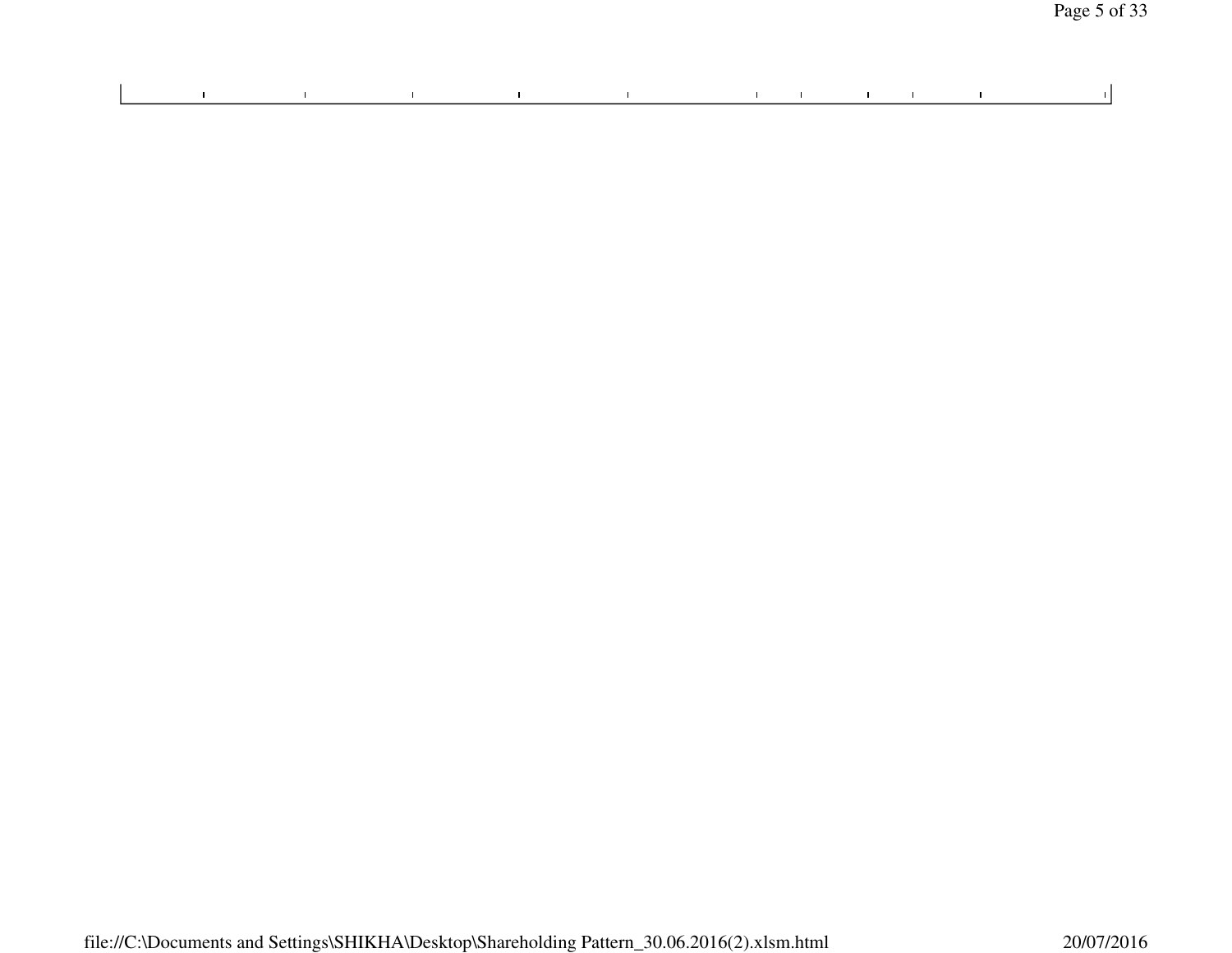|                                                                                                | Table II - Statement showing shareholding pattern of the Promoter and Promoter Group |                         |                              |                                 |                                    |                             |                                                  |                                                                  |               |         |                                 |  |
|------------------------------------------------------------------------------------------------|--------------------------------------------------------------------------------------|-------------------------|------------------------------|---------------------------------|------------------------------------|-----------------------------|--------------------------------------------------|------------------------------------------------------------------|---------------|---------|---------------------------------|--|
|                                                                                                |                                                                                      | Nos. Of<br>shareholders | No. of                       | No.<br><b>Of</b><br>Partly      | No. Of                             | Total nos.                  | Shareholding<br>as a % of<br>total no. of        | Number of Voting Rights held in each<br>class of securities (IX) |               |         |                                 |  |
| Sr.                                                                                            | Category &<br>Name of the                                                            |                         | fully paid<br>up equity      | paid-<br>up                     | shares<br>underlying<br>Depository | shares<br>held<br>$(VII) =$ | shares<br>(calculated<br>as per                  | No of Voting (XIV) Rights                                        |               |         | Total<br>as a $\%$              |  |
|                                                                                                | Shareholders (I)                                                                     | (III)                   | shares<br>$\text{held (IV)}$ | equity<br>shares<br>held<br>(V) | Receipts<br>(VI)                   | $(IV)+(V)$<br>$+$ (VI)      | SCRR,<br>1957) (VIII)<br>As a % of<br>$(A+B+C2)$ | Class eg:<br>$\mathbf X$                                         | Class<br>eg:y | Total   | of<br>Total<br>Voting<br>rights |  |
| A                                                                                              | Table II - Statement showing shareholding pattern of the Promoter and Promoter Group |                         |                              |                                 |                                    |                             |                                                  |                                                                  |               |         |                                 |  |
| (1)                                                                                            | Indian                                                                               |                         |                              |                                 |                                    |                             |                                                  |                                                                  |               |         |                                 |  |
| (a)                                                                                            | Individuals/Hindu<br>undivided Family                                                | 13                      | 3304560                      |                                 |                                    | 3304560                     | 20.31                                            | 3304560                                                          |               | 3304560 | 20.31                           |  |
| (d)                                                                                            | Any Other<br>(specify)                                                               | $\mathfrak{Z}$          | 4314200                      |                                 |                                    | 4314200                     | 26.51                                            | 4314200                                                          |               | 4314200 | 26.51                           |  |
| Sub-Total<br>(A)(1)                                                                            |                                                                                      | 16                      | 7618760                      |                                 |                                    | 7618760                     | 46.82                                            | 7618760                                                          |               | 7618760 | 46.82                           |  |
| (2)                                                                                            | Foreign                                                                              |                         |                              |                                 |                                    |                             |                                                  |                                                                  |               |         |                                 |  |
| Total<br>Shareholding<br>of Promoter<br>and<br>Promoter<br>Group $(A)=$<br>$(A)(1)+(A)$<br>(2) |                                                                                      | 16                      | 7618760                      |                                 |                                    | 7618760                     | 46.82                                            | 7618760                                                          |               | 7618760 | 46.82                           |  |
|                                                                                                |                                                                                      |                         |                              |                                 |                                    |                             |                                                  |                                                                  |               |         |                                 |  |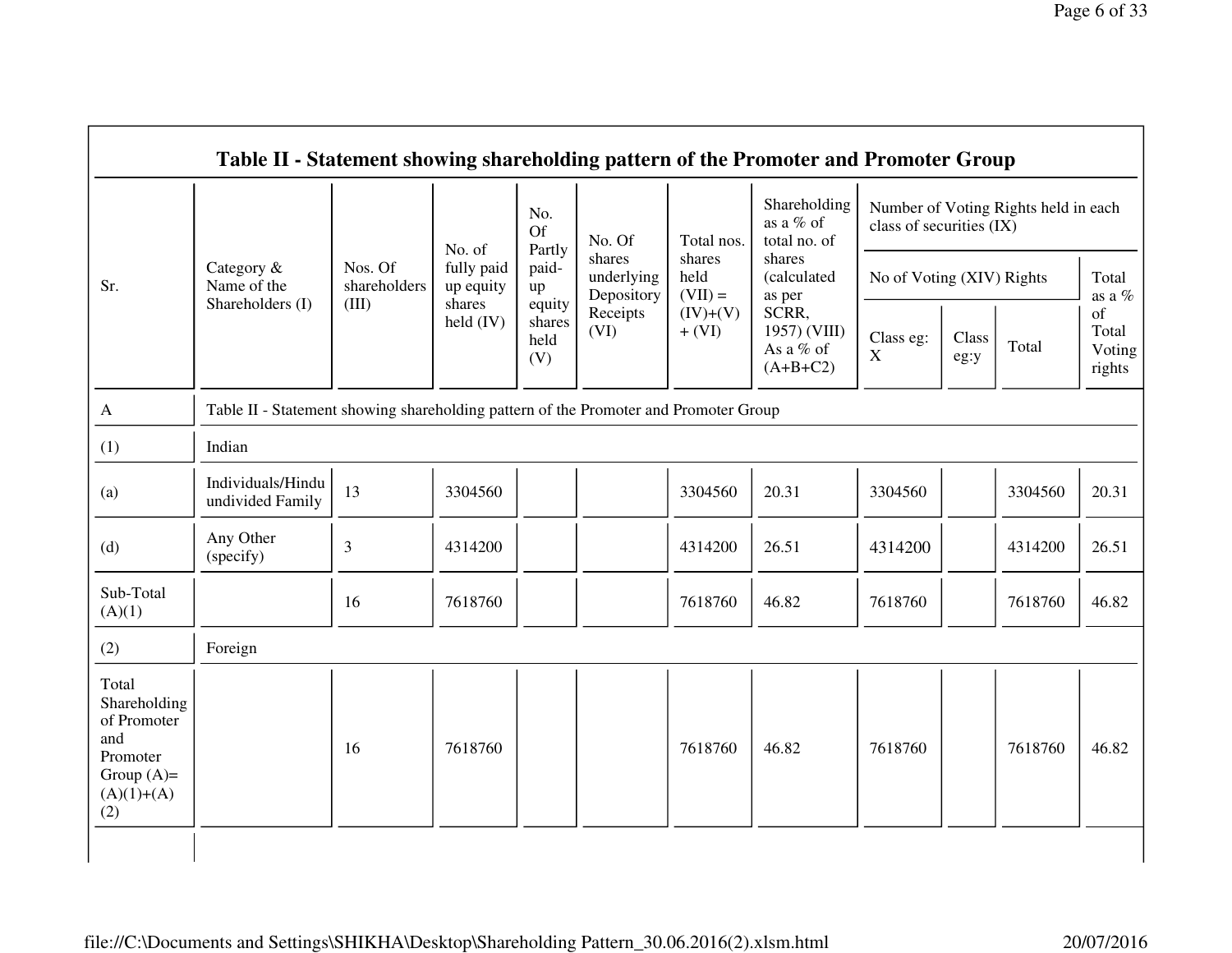| $\mathbf{B}$                                                                |                                                                                                                     |              |         | Table III - Statement showing shareholding pattern of the Public shareholder |         |       |         |         |       |
|-----------------------------------------------------------------------------|---------------------------------------------------------------------------------------------------------------------|--------------|---------|------------------------------------------------------------------------------|---------|-------|---------|---------|-------|
| (1)                                                                         | Institutions                                                                                                        |              |         |                                                                              |         |       |         |         |       |
| (a)                                                                         | <b>Mutual Funds</b>                                                                                                 | $\mathbf{2}$ | 74000   |                                                                              | 74000   | 0.45  | 74000   | 74000   | 0.45  |
| (f)                                                                         | Financial<br>Institutions/<br><b>Banks</b>                                                                          | 6            | 33300   |                                                                              | 33300   | 0.2   | 33300   | 33300   | 0.2   |
| Sub-Total<br>(B)(1)                                                         |                                                                                                                     | $\,8\,$      | 107300  |                                                                              | 107300  | 0.66  | 107300  | 107300  | 0.66  |
| (3)                                                                         | Non-institutions                                                                                                    |              |         |                                                                              |         |       |         |         |       |
| (a(i))                                                                      | Individuals -<br>i.Individual<br>shareholders<br>holding nominal<br>share capital up<br>to Rs. 2 lakhs.             | 4811         | 3231626 |                                                                              | 3231626 | 19.86 | 3231626 | 3231626 | 19.86 |
| (a(ii))                                                                     | Individuals - ii.<br>Individual<br>shareholders<br>holding nominal<br>share capital in<br>excess of Rs. 2<br>lakhs. | 16           | 1152699 |                                                                              | 1152699 | 7.08  | 1152699 | 1152699 | 7.08  |
| (e)                                                                         | Any Other<br>(specify)                                                                                              | 314          | 4163415 |                                                                              | 4163415 | 25.58 | 4163415 | 4163415 | 25.58 |
| Sub-Total<br>(B)(3)                                                         |                                                                                                                     | 5141         | 8547740 |                                                                              | 8547740 | 52.52 | 8547740 | 8547740 | 52.52 |
| <b>Total Public</b><br>Shareholding<br>$(B)=(B)(1)+$<br>$(B)(2)+(B)$<br>(3) | $\pm 0$                                                                                                             | 5149         | 8655040 |                                                                              | 8655040 | 53.18 | 8655040 | 8655040 | 53.18 |

file://C:\Documents and Settings\SHIKHA\Desktop\Shareholding Pattern\_30.06.2016(2).xlsm.html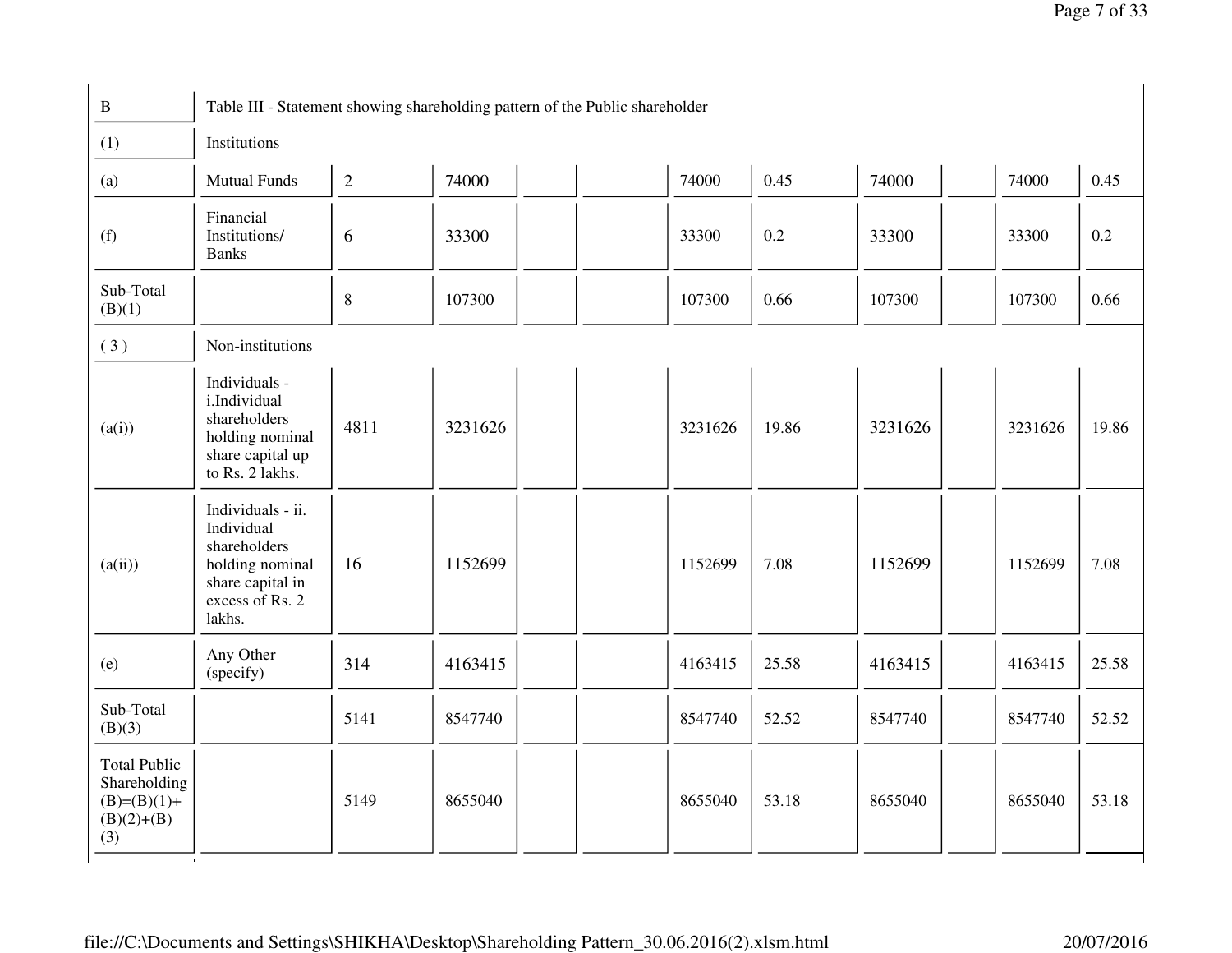|                      | Table IV - Statement showing shareholding pattern of the Non Promoter- Non Public shareholder |      |          |  |          |     |          |          |     |
|----------------------|-----------------------------------------------------------------------------------------------|------|----------|--|----------|-----|----------|----------|-----|
| Total<br>$AA+B+C2$ ) |                                                                                               | 5165 | 16273800 |  | 16273800 | 100 | 16273800 | 16273800 | 100 |
| Total<br>$(A+B+C)$   |                                                                                               | 5165 | 16273800 |  | 16273800 |     | 16273800 | 16273800 | 100 |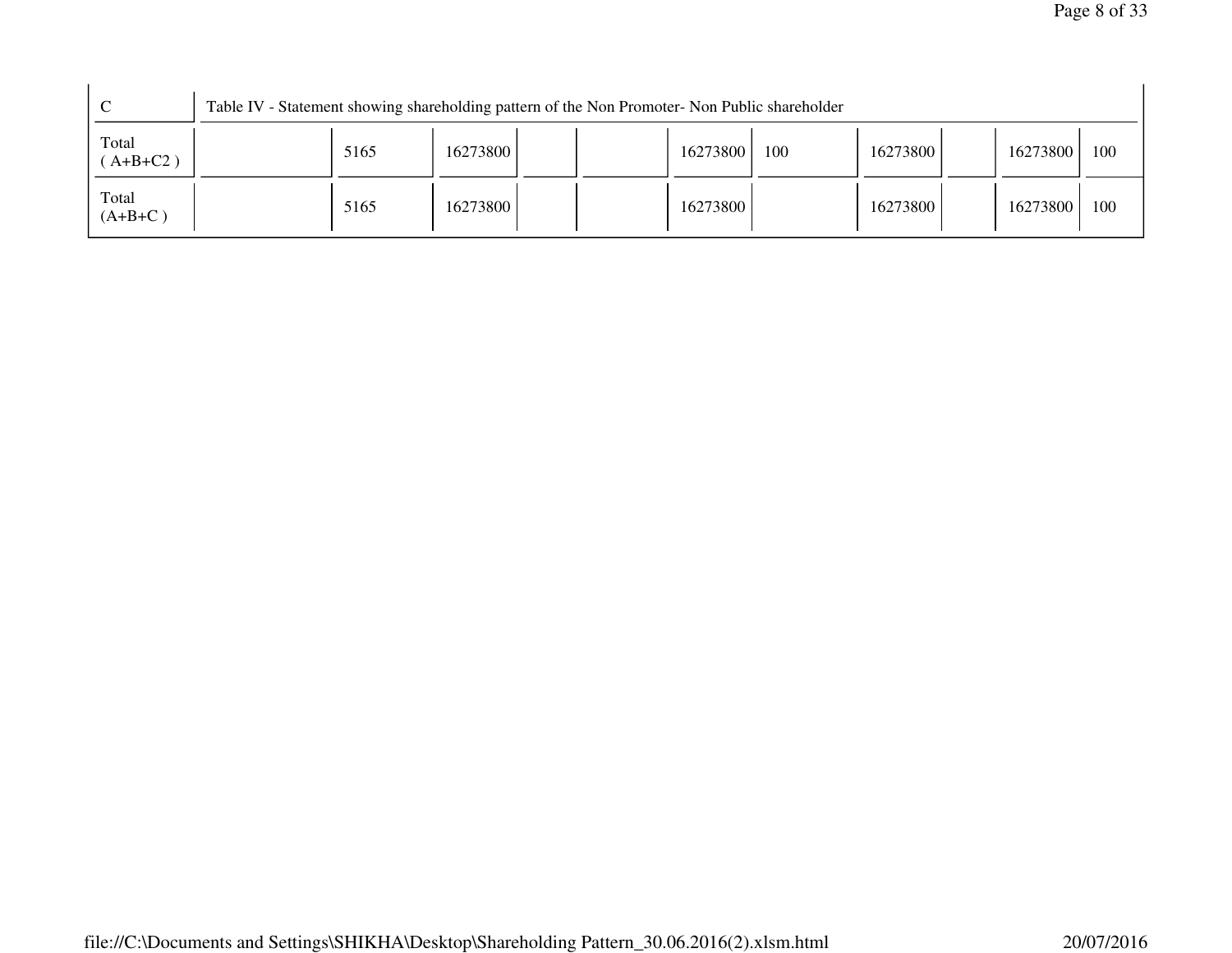|                                                                                         |                                                |                                       |                                                           | Table II - Statement showing shareholding pattern of the Promoter and Promoter Group      |                                        |                                                    |                                                                               |                                                    |                                       |
|-----------------------------------------------------------------------------------------|------------------------------------------------|---------------------------------------|-----------------------------------------------------------|-------------------------------------------------------------------------------------------|----------------------------------------|----------------------------------------------------|-------------------------------------------------------------------------------|----------------------------------------------------|---------------------------------------|
| Sr.                                                                                     | No. Of<br><b>Shares</b><br>Underlying          | No. of<br><b>Shares</b><br>Underlying | No. Of Shares<br>Underlying<br>Outstanding<br>convertible | Shareholding, as<br>a % assuming full<br>conversion of<br>convertible<br>securities (as a | Number of<br>Locked in<br>shares (XII) |                                                    | Number of<br><b>Shares</b><br>pledged or<br>otherwise<br>encumbered<br>(XIII) |                                                    | Number of<br>equity shares<br>held in |
|                                                                                         | Outstanding<br>convertible<br>securities $(X)$ | Outstanding<br>Warrants<br>$(X_i)$    | securities and<br>No. Of<br>Warrants (Xi)<br>(a)          | percentage of<br>diluted share<br>capital) $(XI)=$<br>(VII)+(X) As a %<br>of $(A+B+C2)$   | No.<br>(a)                             | As a %<br>of total<br><b>Shares</b><br>held<br>(b) | No.<br>(a)                                                                    | As a %<br>of total<br><b>Shares</b><br>held<br>(b) | dematerialized<br>form (XIV)          |
| $\mathbf{A}$                                                                            |                                                |                                       |                                                           | Table II - Statement showing shareholding pattern of the Promoter and Promoter Group      |                                        |                                                    |                                                                               |                                                    |                                       |
| (1)                                                                                     | Indian                                         |                                       |                                                           |                                                                                           |                                        |                                                    |                                                                               |                                                    |                                       |
| (a)                                                                                     |                                                |                                       |                                                           | 20.31                                                                                     |                                        |                                                    |                                                                               |                                                    | 3304560                               |
| (d)                                                                                     |                                                |                                       |                                                           | 26.51                                                                                     |                                        |                                                    |                                                                               |                                                    | 2051700                               |
| Sub-Total (A)<br>(1)                                                                    |                                                |                                       |                                                           | 46.82                                                                                     |                                        |                                                    |                                                                               |                                                    | 5356260                               |
| (2)                                                                                     | Foreign                                        |                                       |                                                           |                                                                                           |                                        |                                                    |                                                                               |                                                    |                                       |
| Total<br>Shareholding<br>of Promoter<br>and Promoter<br>Group $(A)=$<br>$(A)(1)+(A)(2)$ |                                                |                                       |                                                           | 46.82                                                                                     |                                        |                                                    |                                                                               |                                                    | 5356260                               |
| B                                                                                       |                                                |                                       |                                                           | Table III - Statement showing shareholding pattern of the Public shareholder              |                                        |                                                    |                                                                               |                                                    |                                       |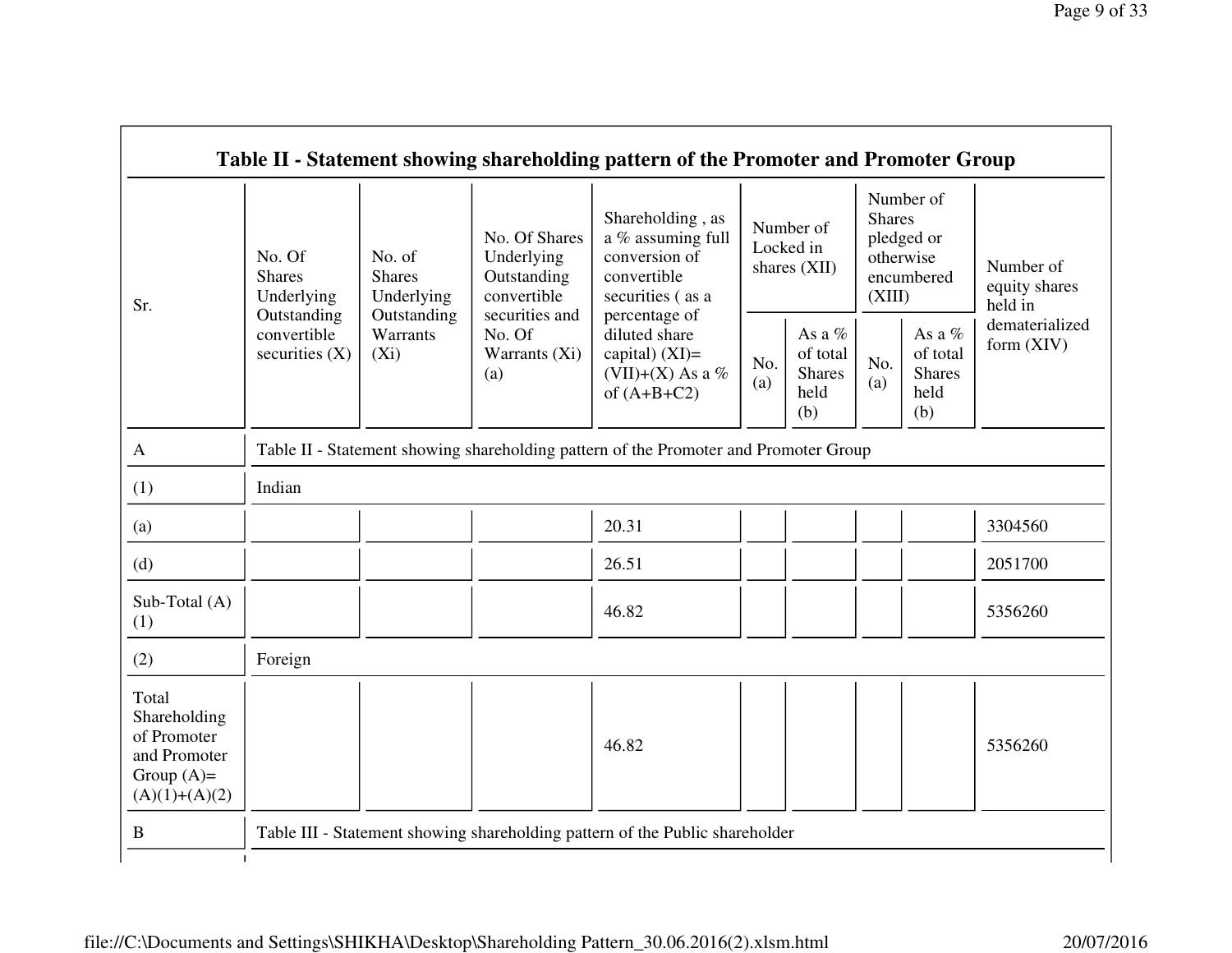| (1)                                                                     | Institutions                                |                                                                                               |                              |
|-------------------------------------------------------------------------|---------------------------------------------|-----------------------------------------------------------------------------------------------|------------------------------|
| (a)                                                                     |                                             | 0.45                                                                                          | $\mathbf{0}$                 |
| (f)                                                                     |                                             | 0.2                                                                                           | 20000                        |
| Sub-Total (B)<br>(1)                                                    |                                             | 0.66                                                                                          | 20000                        |
| (3)                                                                     | Non-institutions                            |                                                                                               |                              |
| (a(i))                                                                  |                                             | 19.86                                                                                         | 2425216                      |
| (a(ii))                                                                 |                                             | 7.08                                                                                          | 1152699                      |
| (e)                                                                     |                                             | 25.58                                                                                         | 3642215                      |
| Sub-Total (B)<br>(3)                                                    |                                             | 52.52                                                                                         | 7220130                      |
| <b>Total Public</b><br>Shareholding<br>$(B)=(B)(1)+$<br>$(B)(2)+(B)(3)$ |                                             | 53.18                                                                                         | 7240130                      |
| $\mathbf C$                                                             |                                             | Table IV - Statement showing shareholding pattern of the Non Promoter- Non Public shareholder |                              |
| Total<br>$(A+B+C2)$                                                     |                                             | 100                                                                                           | 12596390                     |
| Total<br>$(A+B+C)$                                                      |                                             |                                                                                               | 12596390                     |
|                                                                         | Disclosure of notes on shareholding pattern |                                                                                               | Textual<br>Information $(1)$ |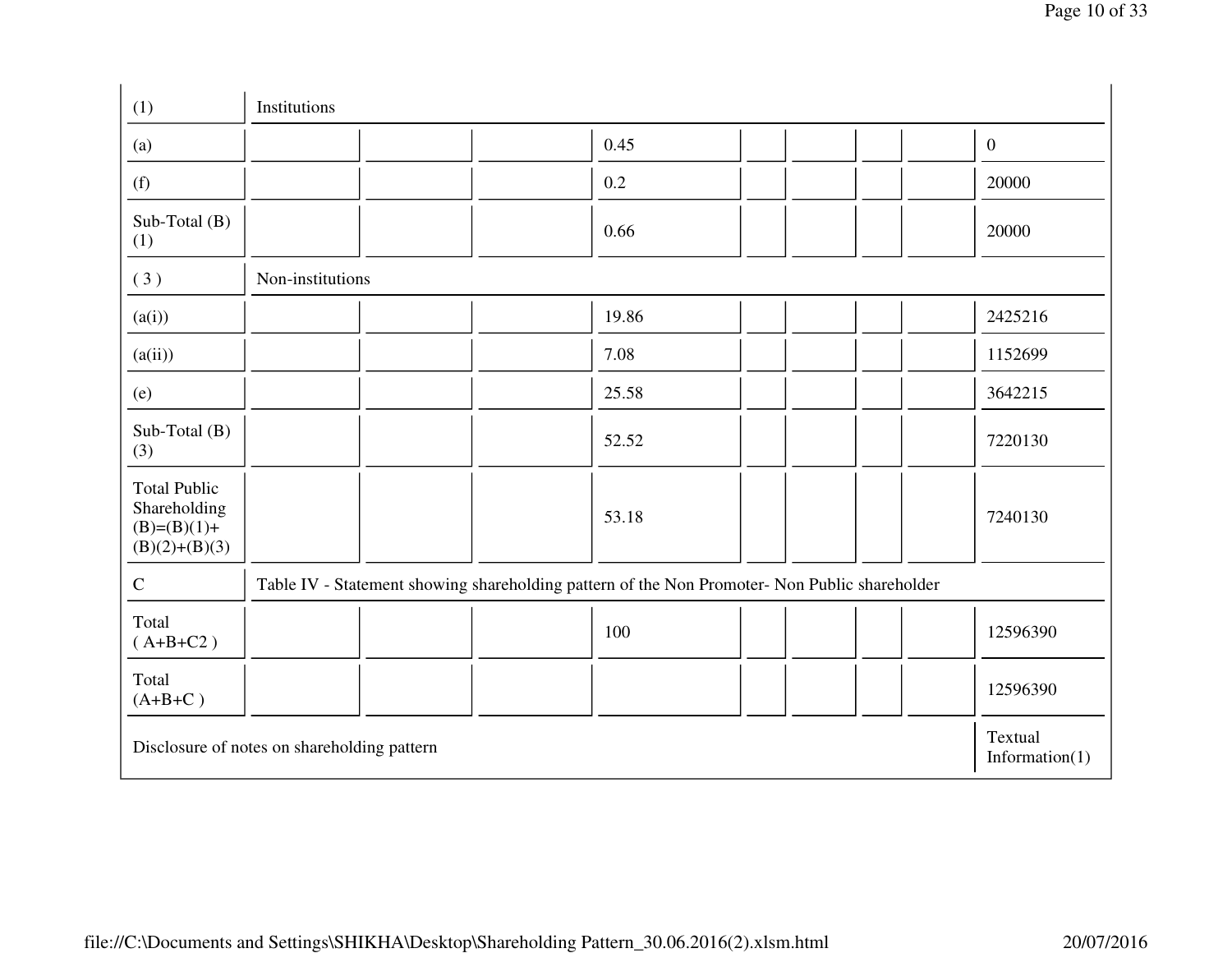|                       | <b>Text Block</b>                                                                                                                                                                                                                                                                                                                                                                                                                        |  |  |  |  |  |  |  |  |
|-----------------------|------------------------------------------------------------------------------------------------------------------------------------------------------------------------------------------------------------------------------------------------------------------------------------------------------------------------------------------------------------------------------------------------------------------------------------------|--|--|--|--|--|--|--|--|
| Textual Information() | 1. THE TOTAL NUMBER OF SHARES INCLUDED 5712500 (DEMATED 3450000 SHARES<br>AND PHYSICAL 2262500 SHARES) REISSUED OF FORFEITED SHARES ON 31/03/2011 BUT<br>STILL PENDING FOR CORPORATE ACTION AND LISTING CONFIRMATION FROM STOCK<br>EXCHANGE. HENCE 3450000 SHARES HAS NOT BEEN CREDITED IN RESPECTIVE<br>BENEFICIARY ACCOUNT. THESE SHARES WILL BE CREDITED AFTER CONFIMRAITON<br>FROM STOCK EXCHANGE AND EXECUTION OF CORPORATE ACTION. |  |  |  |  |  |  |  |  |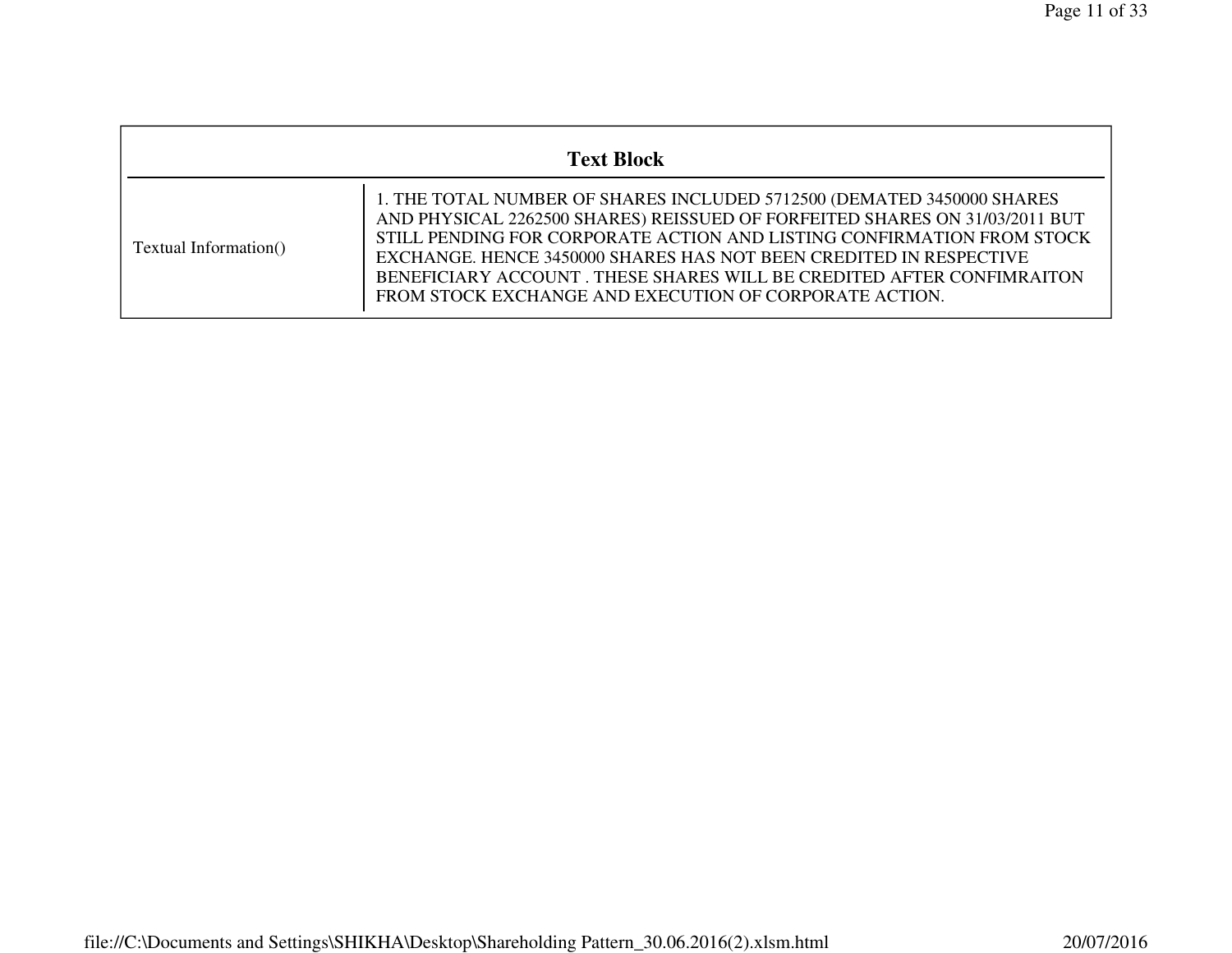|                                                                                                                            |                                                 |                              | <b>Individuals/Hindu undivided Family</b> |                             |                                 |                             |                               |
|----------------------------------------------------------------------------------------------------------------------------|-------------------------------------------------|------------------------------|-------------------------------------------|-----------------------------|---------------------------------|-----------------------------|-------------------------------|
| Searial No.                                                                                                                | $\mathbf{1}$                                    | $\overline{2}$               | $\mathfrak{Z}$                            | $\overline{4}$              | 5                               | 6                           | $\tau$                        |
| Name of the<br>Shareholders (I)                                                                                            | <b>SMITESH</b><br><b>SANALAL</b><br><b>SHAH</b> | <b>RAMESH</b><br><b>SHAH</b> | <b>ROMIL</b><br><b>SHAH</b>               | <b>KETAN</b><br><b>SHAH</b> | <b>SULOCHANA</b><br><b>SHAH</b> | <b>MEENA</b><br><b>SHAH</b> | <b>SANDEEP</b><br><b>SHAH</b> |
| PAN $(II)$                                                                                                                 | AHCPS6090B                                      | AHCPS6091A                   | AYRPS6913K                                | AHCPS6094F                  | AERPS2292F                      | AGTPS5736L                  | AHCPS6095E                    |
| No. of fully paid<br>up equity shares<br>$held$ (IV)                                                                       | 1082740                                         | 653320                       | 382550                                    | 340800                      | 140620                          | 140600                      | 106600                        |
| No. Of Partly<br>paid-up equity<br>shares held (V)                                                                         |                                                 |                              |                                           |                             |                                 |                             |                               |
| No. Of shares<br>underlying<br>Depository<br>Receipts (VI)                                                                 |                                                 |                              |                                           |                             |                                 |                             |                               |
| Total nos. shares<br>$\text{held (VII)} =$<br>$(IV)+(V)+(VI)$                                                              | 1082740                                         | 653320                       | 382550                                    | 340800                      | 140620                          | 140600                      | 106600                        |
| Shareholding as<br>a % of total no.<br>of shares<br>(calculated as<br>per SCRR,<br>1957) (VIII) As<br>a % of<br>$(A+B+C2)$ | 6.65                                            | 4.01                         | 2.35                                      | 2.09                        | 0.86                            | 0.86                        | 0.66                          |

file://C:\Documents and Settings\SHIKHA\Desktop\Shareholding Pattern\_30.06.2016(2).xlsm.html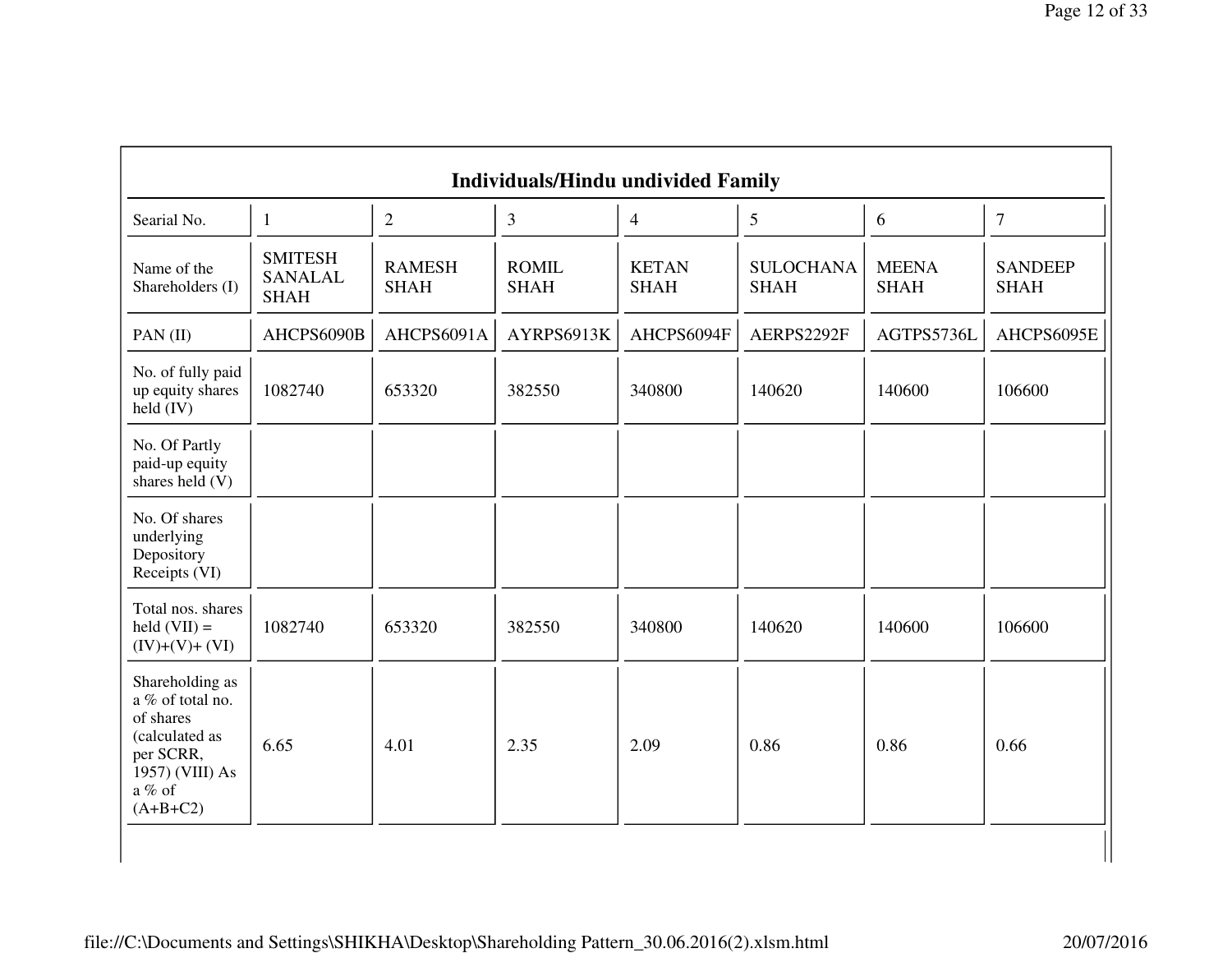| Number of Voting Rights held in each class of securities (IX)                                                                                                                   |         |        |        |        |        |        |        |
|---------------------------------------------------------------------------------------------------------------------------------------------------------------------------------|---------|--------|--------|--------|--------|--------|--------|
| Class eg:X                                                                                                                                                                      | 1082740 | 653320 | 382550 | 340800 | 140620 | 140600 | 106600 |
| Class eg:y                                                                                                                                                                      |         |        |        |        |        |        |        |
| Total                                                                                                                                                                           | 1082740 | 653320 | 382550 | 340800 | 140620 | 140600 | 106600 |
| Total as a % of<br><b>Total Voting</b><br>rights                                                                                                                                | 6.65    | 4.01   | 2.35   | 2.09   | 0.86   | 0.86   | 0.66   |
| No. Of Shares<br>Underlying<br>Outstanding<br>convertible<br>securities $(X)$                                                                                                   |         |        |        |        |        |        |        |
| No. of Shares<br>Underlying<br>Outstanding<br>Warrants (Xi)                                                                                                                     |         |        |        |        |        |        |        |
| No. Of Shares<br>Underlying<br>Outstanding<br>convertible<br>securities and<br>No. Of Warrants<br>(Xi)(a)                                                                       |         |        |        |        |        |        |        |
| Shareholding,<br>as a % assuming<br>full conversion<br>of convertible<br>securities (as a<br>percentage of<br>diluted share<br>capital) $(XI)=$<br>$(VII)+(Xi)(a) As$<br>a % of | 6.65    | 4.01   | 2.35   | 2.09   | 0.86   | 0.86   | 0.66   |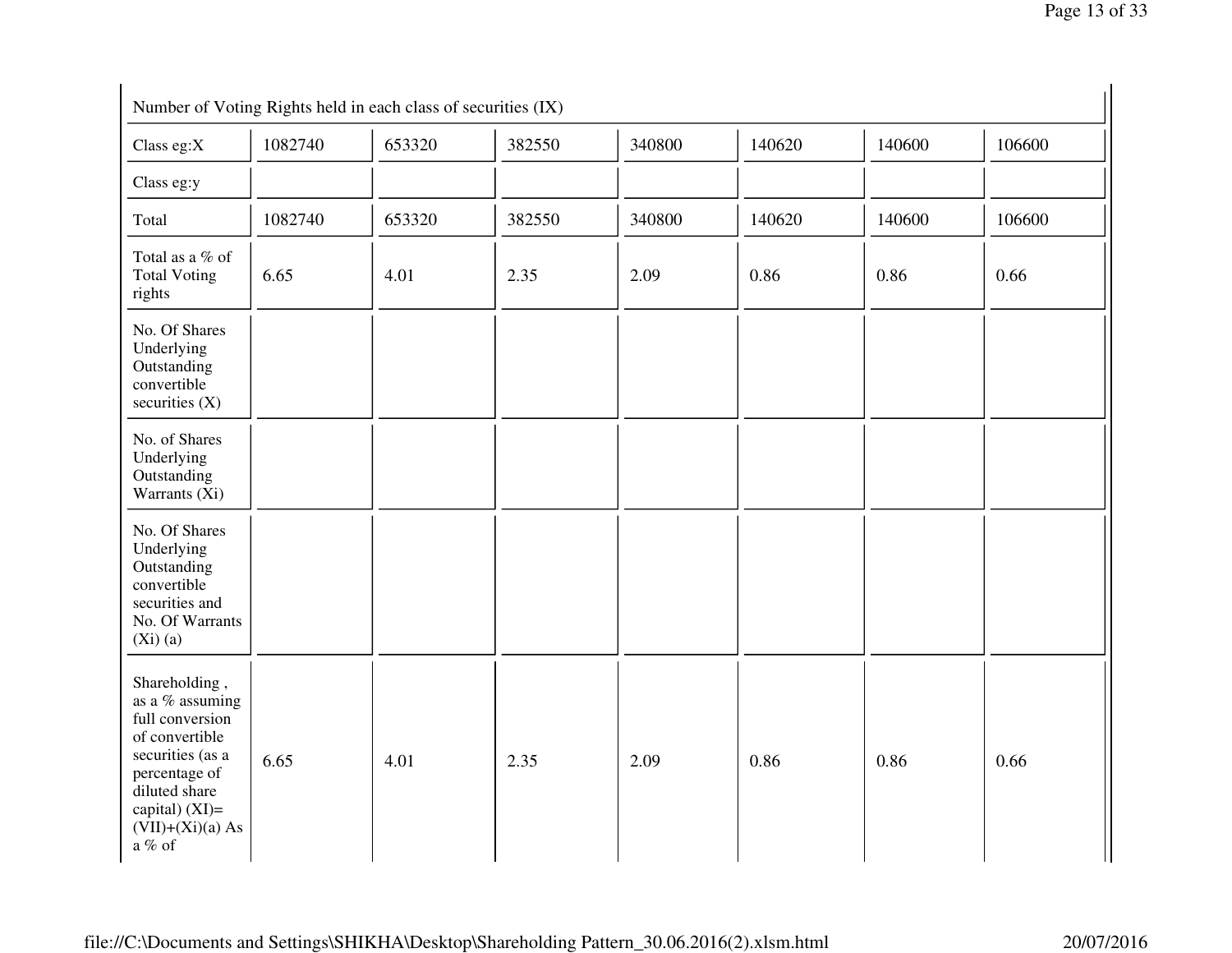| $(A+B+C2)$                                                              |                                                         |        |        |        |        |        |        |
|-------------------------------------------------------------------------|---------------------------------------------------------|--------|--------|--------|--------|--------|--------|
| Number of Locked in shares (XII)                                        |                                                         |        |        |        |        |        |        |
| No. $(a)$                                                               |                                                         |        |        |        |        |        |        |
| As a % of total<br>Shares held (b)                                      |                                                         |        |        |        |        |        |        |
|                                                                         | Number of Shares pledged or otherwise encumbered (XIII) |        |        |        |        |        |        |
| No. $(a)$                                                               |                                                         |        |        |        |        |        |        |
| As a % of total<br>Shares held (b)                                      |                                                         |        |        |        |        |        |        |
| Number of<br>equity shares<br>held in<br>dematerialized<br>form $(XIV)$ | 1082740                                                 | 653320 | 382550 | 340800 | 140620 | 140600 | 106600 |
| Reason for not providing PAN                                            |                                                         |        |        |        |        |        |        |
| Reason for not<br>providing PAN                                         |                                                         |        |        |        |        |        |        |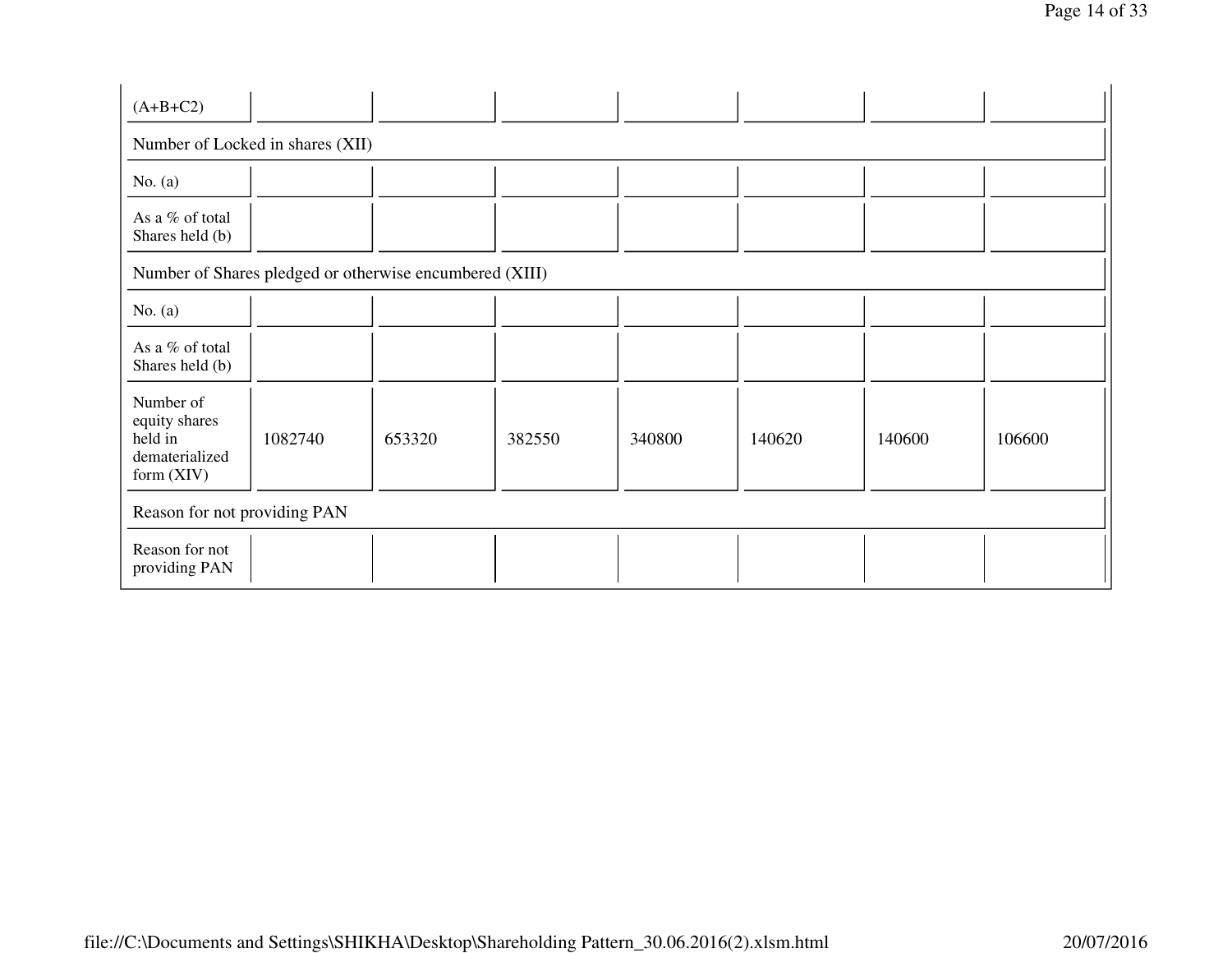| <b>Individuals/Hindu undivided Family</b>                                                                            |                                                               |                  |                  |                   |                   |               |
|----------------------------------------------------------------------------------------------------------------------|---------------------------------------------------------------|------------------|------------------|-------------------|-------------------|---------------|
| Searial No.                                                                                                          | 8                                                             | 9                | 10               | 11                | 12                | 13            |
| Name of the<br>Shareholders (I)                                                                                      | <b>TRUPTI SHAH</b>                                            | <b>MEET SHAH</b> | <b>RITU SHAH</b> | <b>ROHAN SHAH</b> | <b>KIRAN SHAH</b> | PRAGNESH SHAH |
| PAN(II)                                                                                                              | AGTPS5737M                                                    | CNCPS6749B       | BESPS1134L       | CPSPS6270K        | AGTPS5149K        | AHCPS6086K    |
| No. of fully paid<br>up equity shares<br>held $(IV)$                                                                 | 101750                                                        | 87200            | 87100            | 65500             | 63100             | 52680         |
| No. Of Partly paid-<br>up equity shares<br>held(V)                                                                   |                                                               |                  |                  |                   |                   |               |
| No. Of shares<br>underlying<br>Depository<br>Receipts (VI)                                                           |                                                               |                  |                  |                   |                   |               |
| Total nos. shares<br>held $(VII) = (IV) +$<br>$(V)$ + $(VI)$                                                         | 101750                                                        | 87200            | 87100            | 65500             | 63100             | 52680         |
| Shareholding as a<br>% of total no. of<br>shares (calculated<br>as per SCRR,<br>1957) (VIII) As a<br>$%$ of (A+B+C2) | 0.63                                                          | 0.54             | 0.54             | 0.4               | 0.39              | 0.32          |
|                                                                                                                      | Number of Voting Rights held in each class of securities (IX) |                  |                  |                   |                   |               |
| Class eg: $X$                                                                                                        | 101750                                                        | 87200            | 87100            | 65500             | 63100             | 52680         |
| Class eg:y                                                                                                           |                                                               |                  |                  |                   |                   |               |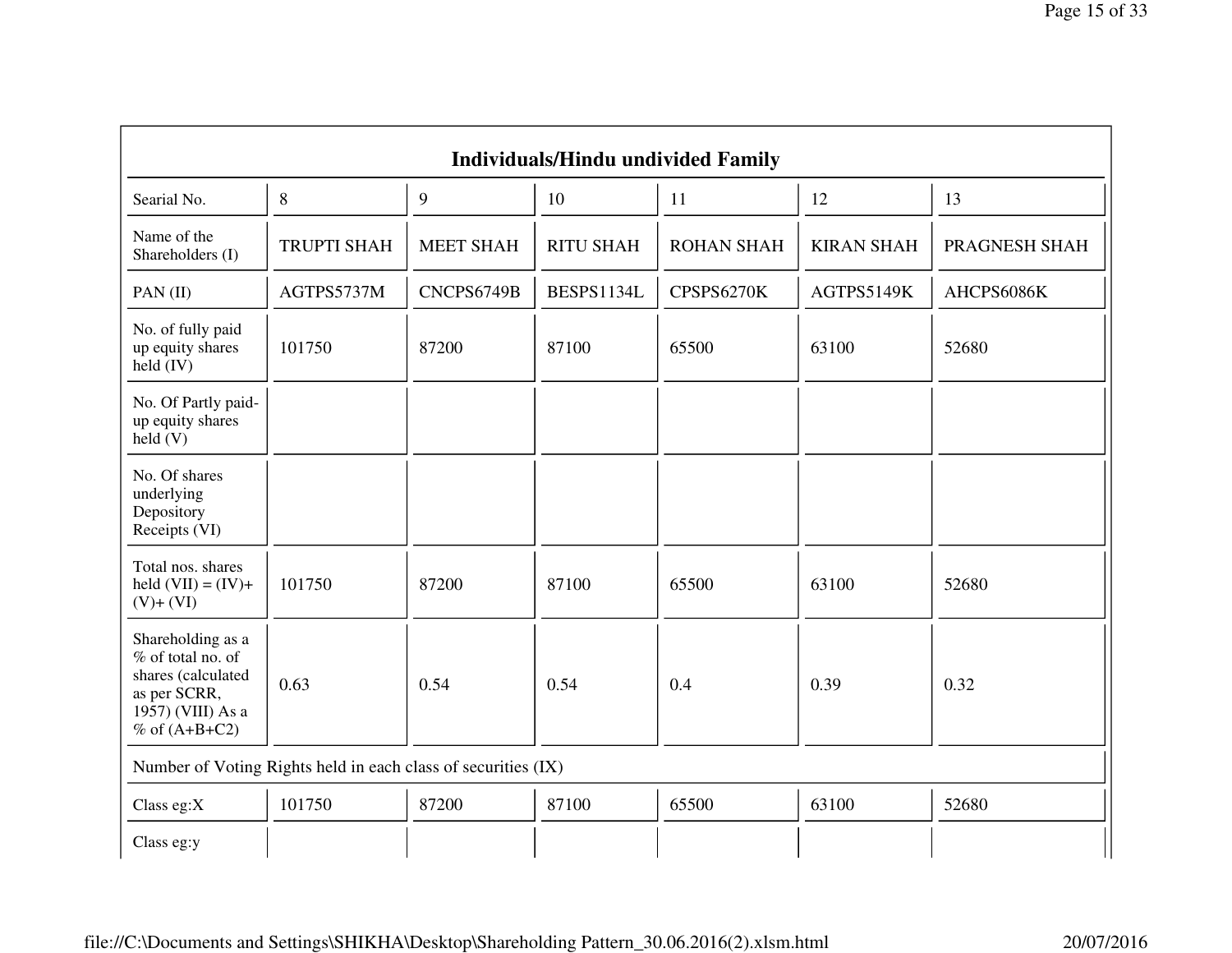| Total                                                                                                                                                                                      | 101750                           | 87200 | 87100 | 65500 | 63100 | 52680 |
|--------------------------------------------------------------------------------------------------------------------------------------------------------------------------------------------|----------------------------------|-------|-------|-------|-------|-------|
| Total as a % of<br><b>Total Voting rights</b>                                                                                                                                              | 0.63                             | 0.54  | 0.54  | 0.4   | 0.39  | 0.32  |
| No. Of Shares<br>Underlying<br>Outstanding<br>convertible<br>securities $(X)$                                                                                                              |                                  |       |       |       |       |       |
| No. of Shares<br>Underlying<br>Outstanding<br>Warrants (Xi)                                                                                                                                |                                  |       |       |       |       |       |
| No. Of Shares<br>Underlying<br>Outstanding<br>convertible<br>securities and No.<br>Of Warrants (Xi)<br>(a)                                                                                 |                                  |       |       |       |       |       |
| Shareholding, as a<br>% assuming full<br>conversion of<br>convertible<br>securities (as a<br>percentage of<br>diluted share<br>capital) (XI)=<br>$(VII)+(Xi)(a) As a$<br>$%$ of $(A+B+C2)$ | 0.63                             | 0.54  | 0.54  | 0.4   | 0.39  | 0.32  |
|                                                                                                                                                                                            | Number of Locked in shares (XII) |       |       |       |       |       |
| No. $(a)$                                                                                                                                                                                  |                                  |       |       |       |       |       |
| As a % of total                                                                                                                                                                            |                                  |       |       |       |       |       |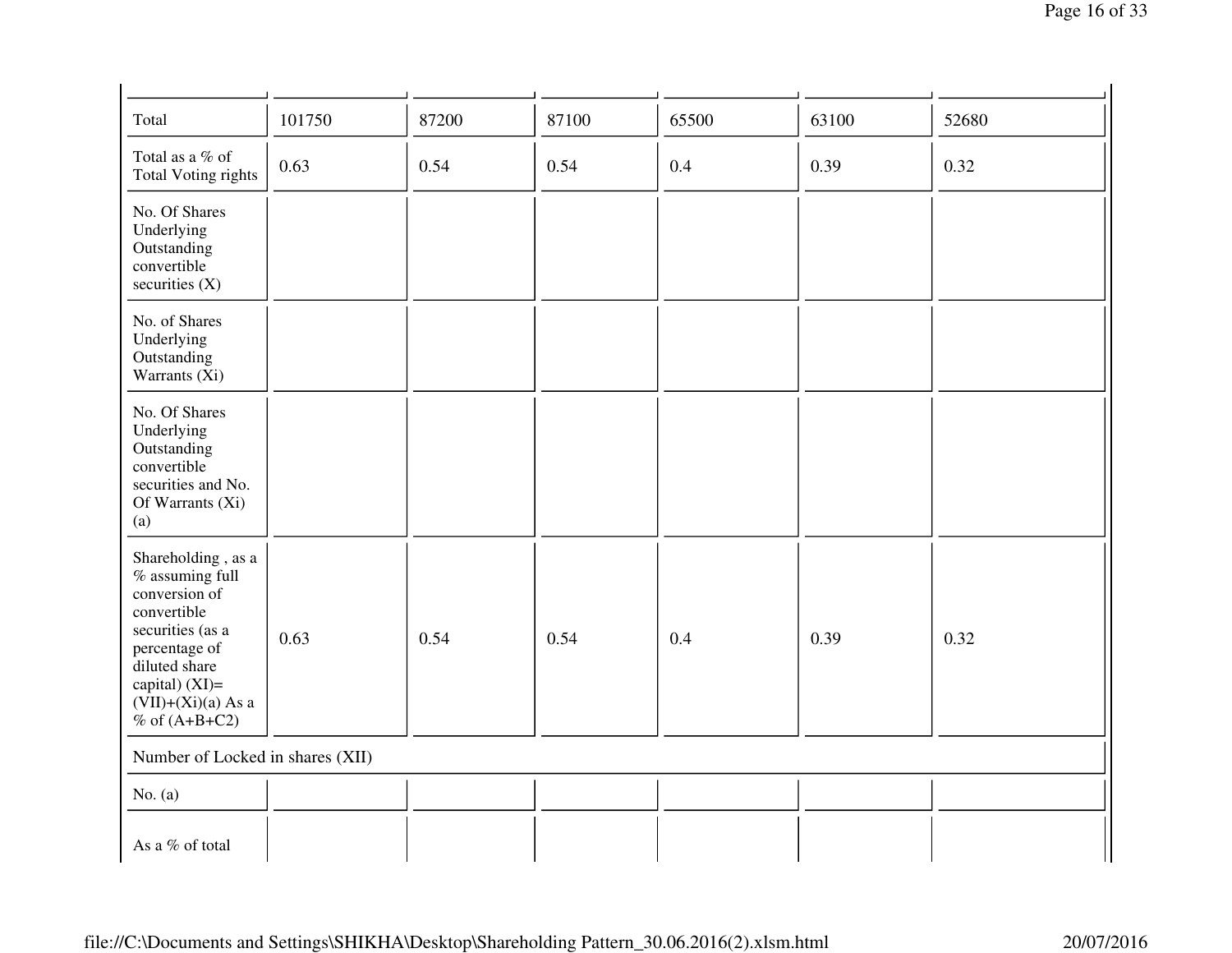| Shares held (b)                                                      |                                                         |       |       |       |       |       |  |
|----------------------------------------------------------------------|---------------------------------------------------------|-------|-------|-------|-------|-------|--|
|                                                                      | Number of Shares pledged or otherwise encumbered (XIII) |       |       |       |       |       |  |
| No. $(a)$                                                            |                                                         |       |       |       |       |       |  |
| As a % of total<br>Shares held (b)                                   |                                                         |       |       |       |       |       |  |
| Number of equity<br>shares held in<br>dematerialized<br>form $(XIV)$ | 101750                                                  | 87200 | 87100 | 65500 | 63100 | 52680 |  |
| Reason for not providing PAN                                         |                                                         |       |       |       |       |       |  |
| Reason for not<br>providing PAN                                      |                                                         |       |       |       |       |       |  |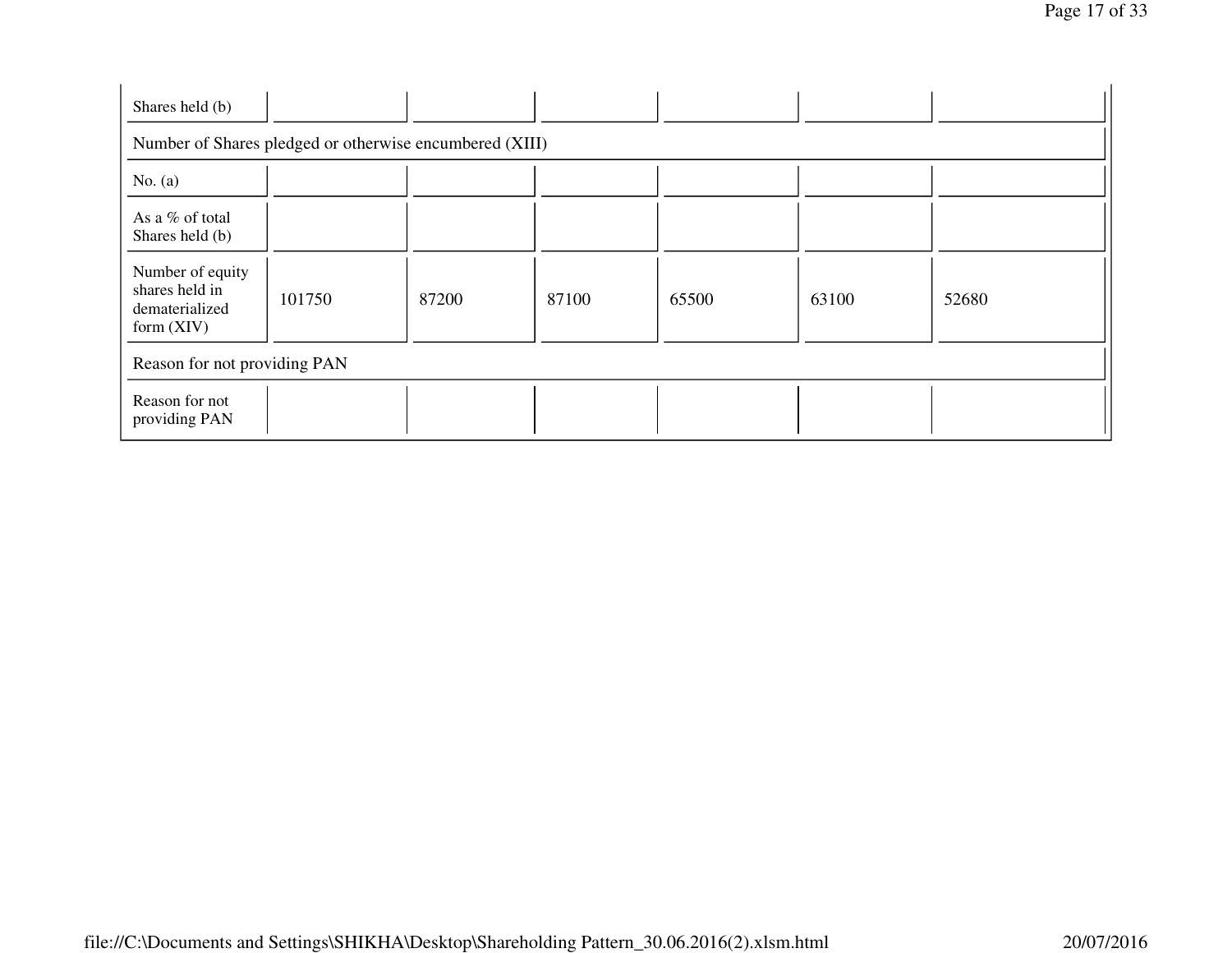| Individuals/Hindu undivided Family                                                                                     |                       |  |  |  |
|------------------------------------------------------------------------------------------------------------------------|-----------------------|--|--|--|
| Searial No.                                                                                                            |                       |  |  |  |
| Name of the<br>Shareholders (I)                                                                                        | Click here to go back |  |  |  |
| PAN(II)                                                                                                                | Total                 |  |  |  |
| No. of fully paid<br>up equity shares<br>held $(IV)$                                                                   | 3304560               |  |  |  |
| No. Of Partly paid-<br>up equity shares<br>$\text{held}(V)$                                                            |                       |  |  |  |
| No. Of shares<br>underlying<br>Depository<br>Receipts (VI)                                                             |                       |  |  |  |
| Total nos. shares<br>held $(VII) = (IV) +$<br>$(V)$ + $(VI)$                                                           | 3304560               |  |  |  |
| Shareholding as a<br>% of total no. of<br>shares (calculated<br>as per SCRR,<br>1957) (VIII) As a<br>$%$ of $(A+B+C2)$ | 20.31                 |  |  |  |
| Number of Voting Rights held in each class of securities (IX)                                                          |                       |  |  |  |
| Class eg: $X$                                                                                                          | 3304560               |  |  |  |
| Class eg:y                                                                                                             |                       |  |  |  |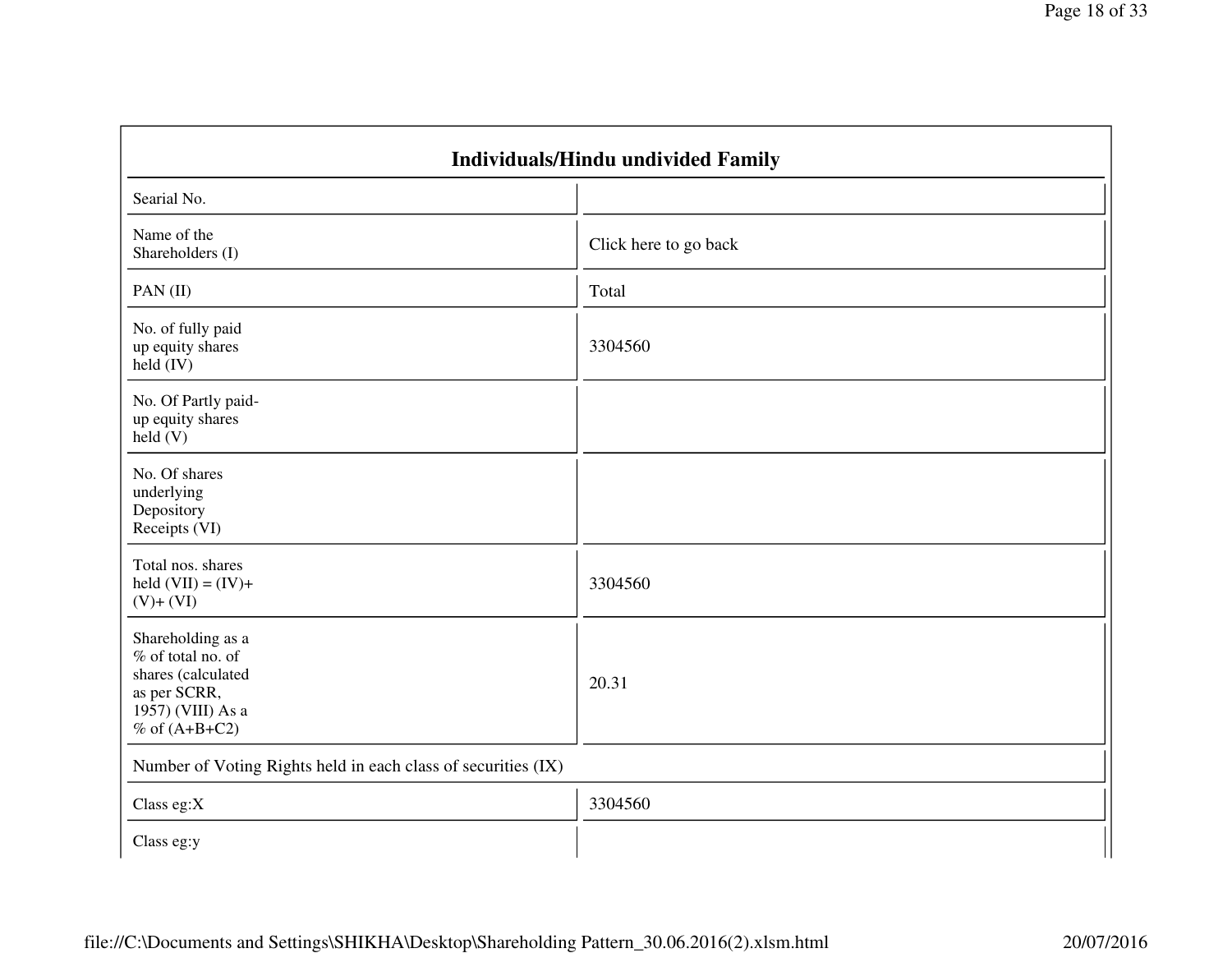| Total                                                                                                                                                                                     | 3304560 |  |  |  |
|-------------------------------------------------------------------------------------------------------------------------------------------------------------------------------------------|---------|--|--|--|
| Total as a % of<br><b>Total Voting rights</b>                                                                                                                                             | 20.31   |  |  |  |
| No. Of Shares<br>Underlying<br>Outstanding<br>convertible<br>securities (X)                                                                                                               |         |  |  |  |
| No. of Shares<br>Underlying<br>Outstanding<br>Warrants (Xi)                                                                                                                               |         |  |  |  |
| No. Of Shares<br>Underlying<br>Outstanding<br>convertible<br>securities and No.<br>Of Warrants (Xi)<br>(a)                                                                                |         |  |  |  |
| Shareholding, as a<br>% assuming full<br>conversion of<br>convertible<br>securities (as a<br>percentage of<br>diluted share<br>capital) (XI)= (VII)<br>$+(Xi)(a)$ As a % of<br>$(A+B+C2)$ | 20.31   |  |  |  |
| Number of Locked in shares (XII)                                                                                                                                                          |         |  |  |  |
| No. $(a)$                                                                                                                                                                                 |         |  |  |  |
| As a % of total                                                                                                                                                                           |         |  |  |  |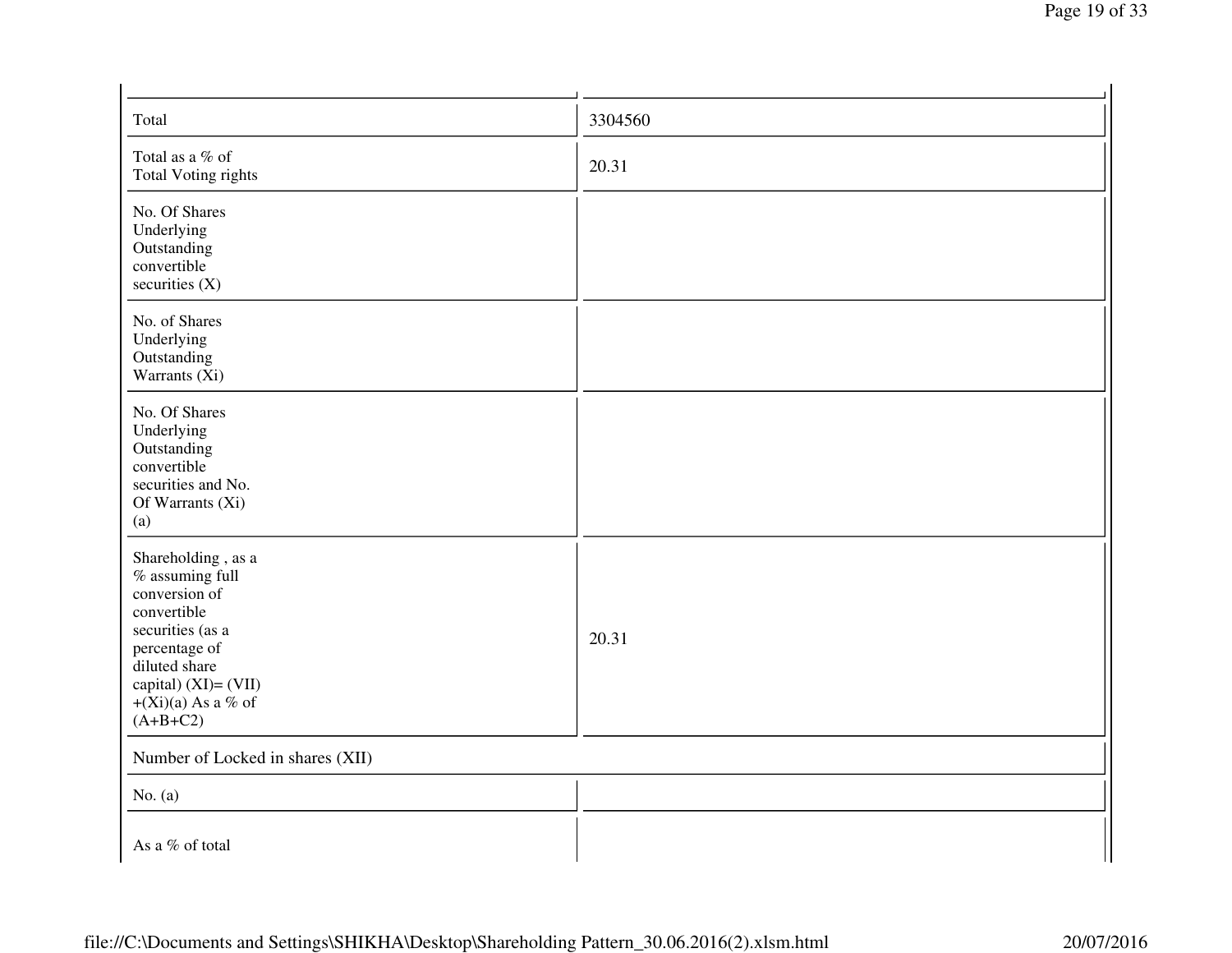| Shares held (b)                                                      |         |  |  |  |  |
|----------------------------------------------------------------------|---------|--|--|--|--|
| Number of Shares pledged or otherwise encumbered (XIII)              |         |  |  |  |  |
| No. $(a)$                                                            |         |  |  |  |  |
| As a % of total<br>Shares held (b)                                   |         |  |  |  |  |
| Number of equity<br>shares held in<br>dematerialized<br>form $(XIV)$ | 3304560 |  |  |  |  |
| Reason for not providing PAN                                         |         |  |  |  |  |
| Reason for not<br>providing PAN                                      |         |  |  |  |  |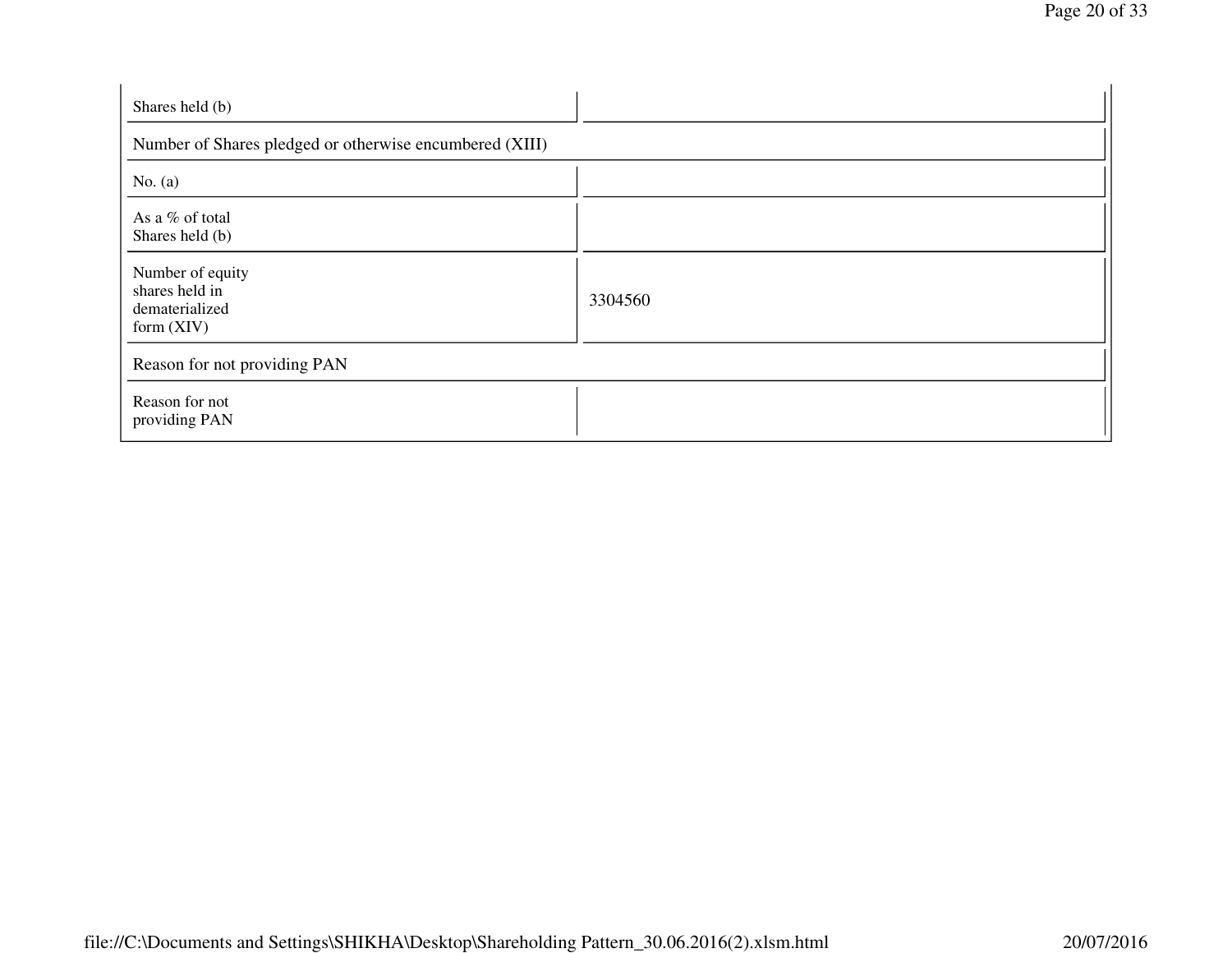| Any Other (specify)                                                                               |                                          |                                                   |                                                   |                          |  |
|---------------------------------------------------------------------------------------------------|------------------------------------------|---------------------------------------------------|---------------------------------------------------|--------------------------|--|
| Searial No.                                                                                       | $\mathbf{1}$                             | $\mathbf{2}$                                      | 3                                                 |                          |  |
| Category                                                                                          | <b>Bodies Corporate</b>                  | <b>Bodies Corporate</b>                           | <b>Bodies Corporate</b>                           | Click here to go<br>back |  |
| Name of the<br>Shareholders (I)                                                                   | Scope Finance Company<br>Private Limited | Mid (India) Pharmaceuticals<br><b>Pvt Limited</b> | <b>Cyano Finance and Sales</b><br>Private Limited |                          |  |
| PAN(II)                                                                                           | AACCS3082P                               | AABCM1880G                                        | AABCC8912F                                        | Total                    |  |
| No. of the<br>Shareholders (I)                                                                    | $\mathbf{1}$                             | 1                                                 | 1                                                 | 3                        |  |
| No. of fully paid<br>up equity shares<br>$\text{held (IV)}$                                       | 2262500                                  | 1175250                                           | 876450                                            | 4314200                  |  |
| No. Of Partly paid-<br>up equity shares<br>held(V)                                                |                                          |                                                   |                                                   |                          |  |
| No. Of shares<br>underlying<br>Depository<br>Receipts (VI)                                        |                                          |                                                   |                                                   |                          |  |
| Total nos. shares<br>held $(VII) = (IV) +$<br>$(V)+(VI)$                                          | 2262500                                  | 1175250                                           | 876450                                            | 4314200                  |  |
| Shareholding as a<br>% of total no. of<br>shares (calculated<br>as per SCRR,<br>1957) (VIII) As a | 13.9                                     | 7.22                                              | 5.39                                              | 26.51                    |  |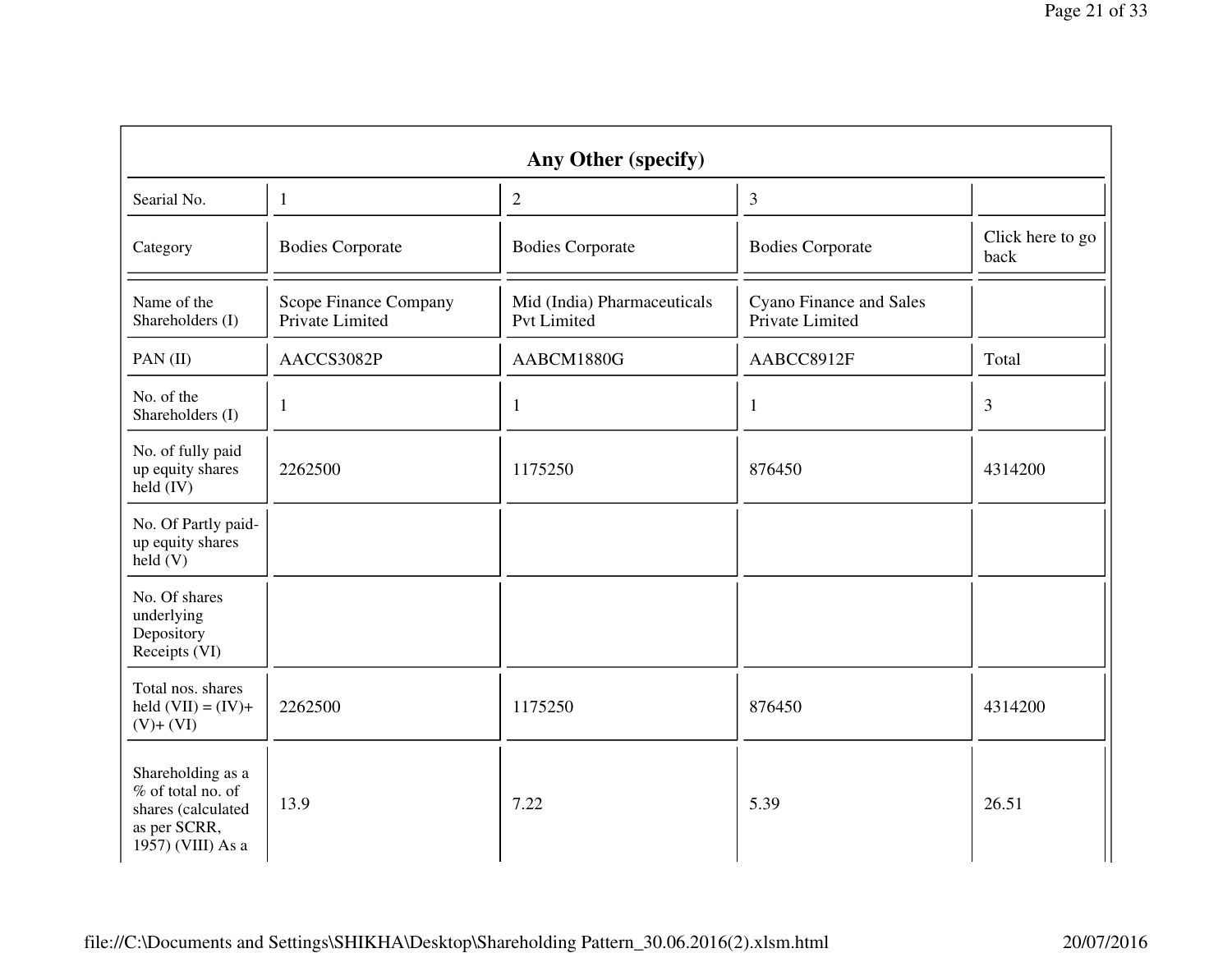| $%$ of $(A+B+C2)$                                                                                                                                                   |         |         |        |         |  |  |
|---------------------------------------------------------------------------------------------------------------------------------------------------------------------|---------|---------|--------|---------|--|--|
| Number of Voting Rights held in each class of securities (IX)                                                                                                       |         |         |        |         |  |  |
| Class eg: X                                                                                                                                                         | 2262500 | 1175250 | 876450 | 4314200 |  |  |
| Class eg:y                                                                                                                                                          |         |         |        |         |  |  |
| Total                                                                                                                                                               | 2262500 | 1175250 | 876450 | 4314200 |  |  |
| Total as a % of<br><b>Total Voting rights</b>                                                                                                                       | 13.9    | 7.22    | 5.39   | 26.51   |  |  |
| No. Of Shares<br>Underlying<br>Outstanding<br>convertible<br>securities $(X)$                                                                                       |         |         |        |         |  |  |
| No. of Shares<br>Underlying<br>Outstanding<br>Warrants $(X_i)$                                                                                                      |         |         |        |         |  |  |
| No. Of Shares<br>Underlying<br>Outstanding<br>convertible<br>securities and No.<br>Of Warrants (Xi)<br>(a)                                                          |         |         |        |         |  |  |
| Shareholding, as a<br>% assuming full<br>conversion of<br>convertible<br>securities (as a<br>percentage of<br>diluted share<br>capital) $(XI)=$<br>(VII)+(X) As a % | 13.9    | 7.22    | 5.39   | 26.51   |  |  |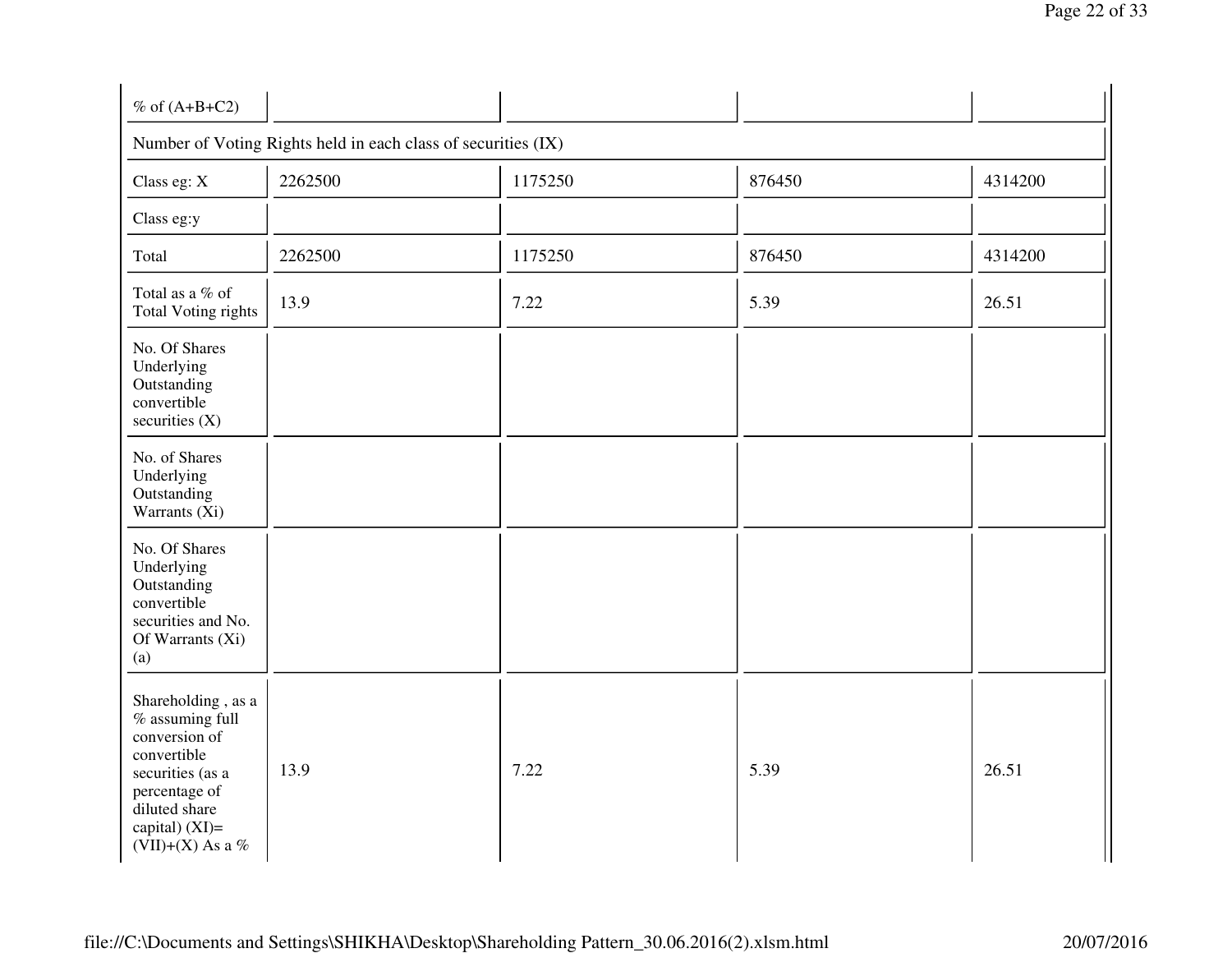| of $(A+B+C2)$                                                        |                                                         |         |        |         |  |  |
|----------------------------------------------------------------------|---------------------------------------------------------|---------|--------|---------|--|--|
| Number of Locked in shares (XII)                                     |                                                         |         |        |         |  |  |
| No. $(a)$                                                            |                                                         |         |        |         |  |  |
| As a % of total<br>Shares held (b)                                   |                                                         |         |        |         |  |  |
|                                                                      | Number of Shares pledged or otherwise encumbered (XIII) |         |        |         |  |  |
| No. $(a)$                                                            |                                                         |         |        |         |  |  |
| As a % of total<br>Shares held (b)                                   |                                                         |         |        |         |  |  |
| Number of equity<br>shares held in<br>dematerialized<br>form $(XIV)$ | $\boldsymbol{0}$                                        | 1175250 | 876450 | 2051700 |  |  |
| Reason for not<br>providing PAN                                      |                                                         |         |        |         |  |  |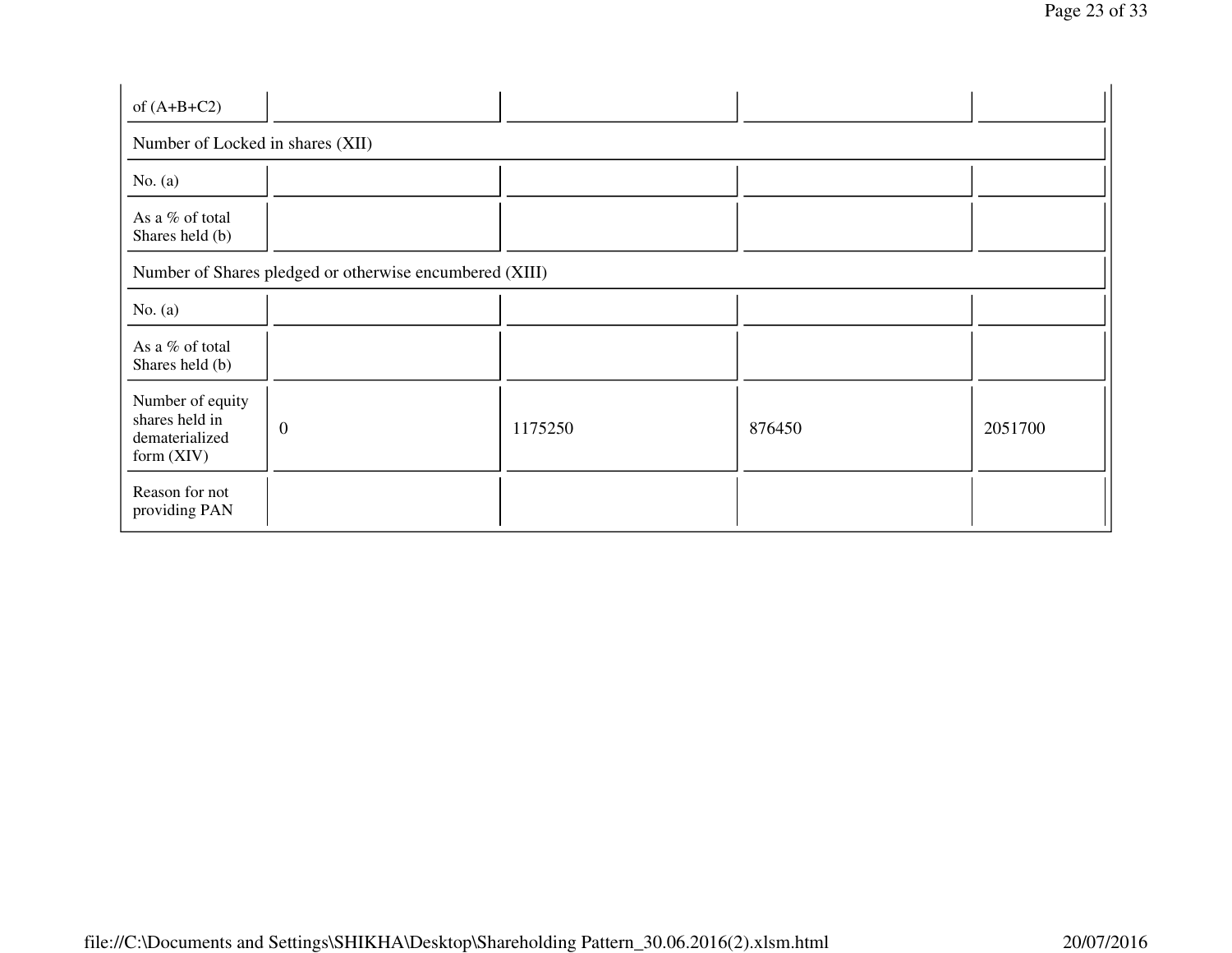| Individuals - ii. Individual shareholders holding nominal share capital in excess of Rs. 2 lakhs.                      |                                                               |                           |                       |  |  |
|------------------------------------------------------------------------------------------------------------------------|---------------------------------------------------------------|---------------------------|-----------------------|--|--|
| Searial No.                                                                                                            | 1                                                             | $\overline{2}$            |                       |  |  |
| Name of the<br>Shareholders (I)                                                                                        | Tejal keyur Shah                                              | Kishore Himmatsingh Jhala | Click here to go back |  |  |
| PAN(II)                                                                                                                | BQOPS9870H                                                    | AAEPJ4098F                | Total                 |  |  |
| No. of fully paid<br>up equity shares<br>held $(IV)$                                                                   | 257721                                                        | 200000                    | 457721                |  |  |
| No. Of Partly paid-<br>up equity shares<br>held(V)                                                                     |                                                               |                           |                       |  |  |
| No. Of shares<br>underlying<br>Depository<br>Receipts (VI)                                                             |                                                               |                           |                       |  |  |
| Total nos. shares<br>held $(VII) = (IV) +$<br>$(V)+(VI)$                                                               | 257721                                                        | 200000                    | 457721                |  |  |
| Shareholding as a<br>% of total no. of<br>shares (calculated<br>as per SCRR,<br>1957) (VIII) As a<br>$%$ of $(A+B+C2)$ | 1.58                                                          | 1.23                      | 2.81                  |  |  |
|                                                                                                                        | Number of Voting Rights held in each class of securities (IX) |                           |                       |  |  |
| Class eg: X                                                                                                            | 257721                                                        | 200000                    | 457721                |  |  |
| Class eg:y                                                                                                             |                                                               |                           |                       |  |  |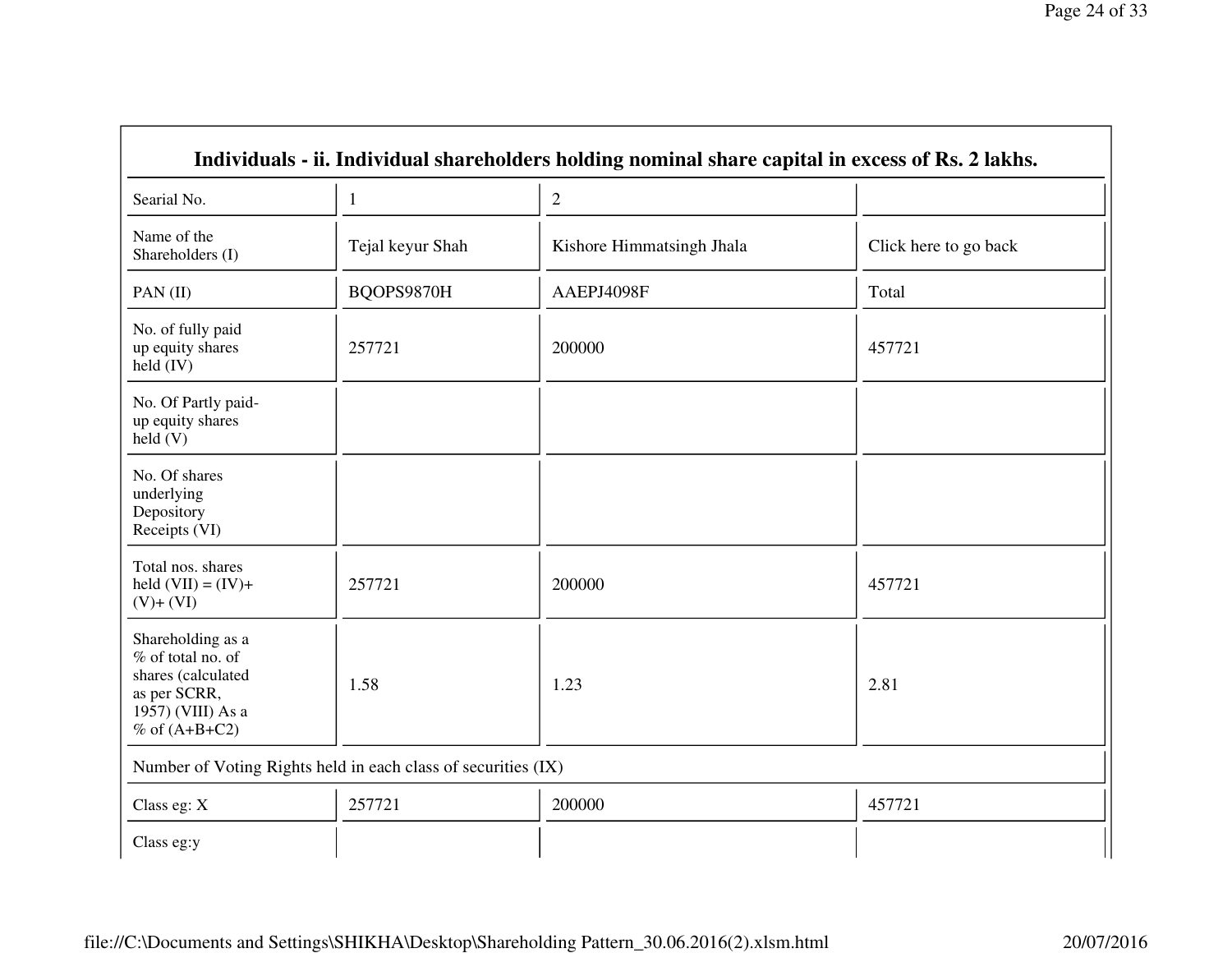| Total                                                                                                                                                                                      | 257721 | 200000 | 457721 |  |  |
|--------------------------------------------------------------------------------------------------------------------------------------------------------------------------------------------|--------|--------|--------|--|--|
| Total as a % of<br><b>Total Voting rights</b>                                                                                                                                              | 1.58   | 1.23   | 2.81   |  |  |
| No. Of Shares<br>Underlying<br>Outstanding<br>convertible<br>securities $(X)$                                                                                                              |        |        |        |  |  |
| No. of Shares<br>Underlying<br>Outstanding<br>Warrants $(X_i)$                                                                                                                             |        |        |        |  |  |
| No. Of Shares<br>Underlying<br>Outstanding<br>convertible<br>securities and No.<br>Of Warrants (Xi)<br>(a)                                                                                 |        |        |        |  |  |
| Shareholding, as a<br>$%$ assuming full<br>conversion of<br>convertible<br>securities (as a<br>percentage of<br>diluted share<br>capital) $(XI) = (VII)$<br>$+(X)$ As a % of<br>$(A+B+C2)$ | 1.58   | 1.23   | 2.81   |  |  |
| Number of Locked in shares (XII)                                                                                                                                                           |        |        |        |  |  |
| No. $(a)$                                                                                                                                                                                  |        |        |        |  |  |
| As a % of total                                                                                                                                                                            |        |        |        |  |  |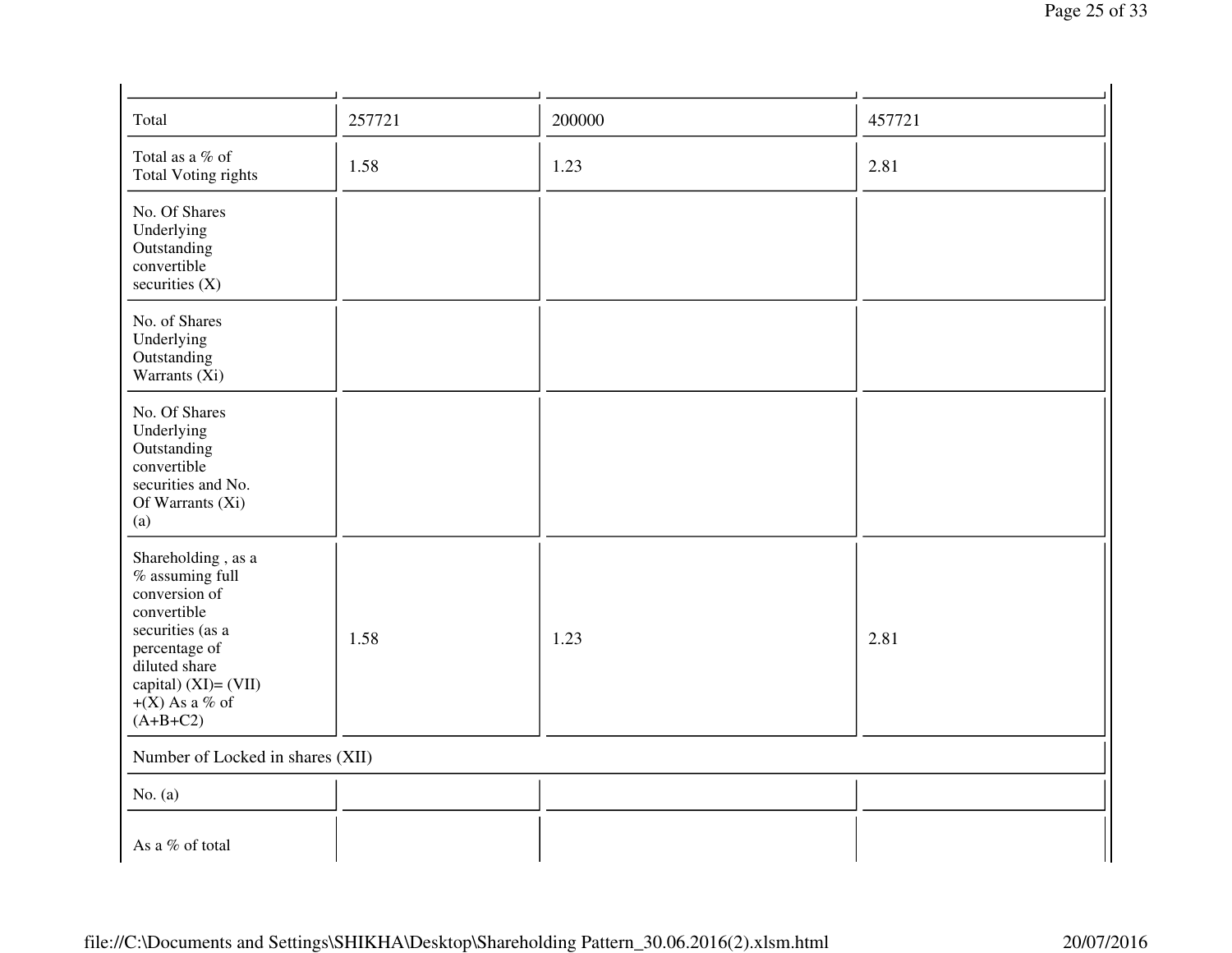| Shares held (b)                                                      |        |        |        |  |  |
|----------------------------------------------------------------------|--------|--------|--------|--|--|
| Number of equity<br>shares held in<br>dematerialized<br>form $(XIV)$ | 257721 | 200000 | 457721 |  |  |
| Reason for not providing PAN                                         |        |        |        |  |  |
| Reason for not<br>providing PAN                                      |        |        |        |  |  |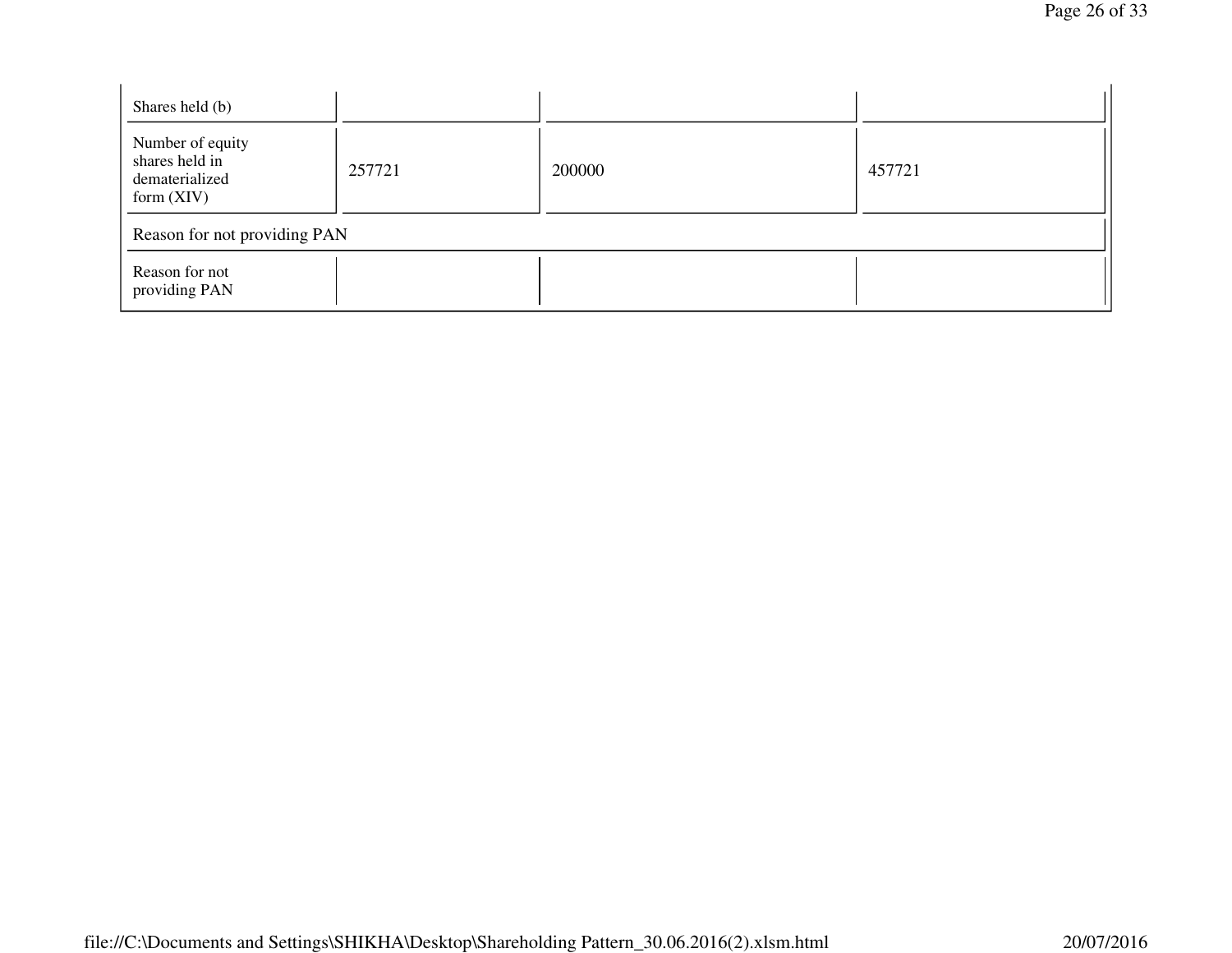| Any Other (specify)                                         |                                                             |                                               |                                                       |                                               |                                               |                            |                                  |
|-------------------------------------------------------------|-------------------------------------------------------------|-----------------------------------------------|-------------------------------------------------------|-----------------------------------------------|-----------------------------------------------|----------------------------|----------------------------------|
| Searial No.                                                 | $\mathbf{1}$                                                | $\overline{2}$                                | 3                                                     | 4                                             | 5                                             | 6                          | $\overline{7}$                   |
| Category                                                    | <b>Bodies</b><br>Corporate                                  | <b>Bodies</b><br>Corporate                    | <b>Bodies</b><br>Corporate                            | <b>Bodies</b><br>Corporate                    | <b>Bodies</b><br>Corporate                    | <b>Bodies</b><br>Corporate | Foreign<br>Individuals<br>or NRI |
| Category / More<br>than 1 percentage                        | More than 1<br>percentage of<br>shareholding                | More than 1<br>percentage of<br>shareholding  | More than 1<br>percentage of<br>shareholding          | More than 1<br>percentage of<br>shareholding  | More than 1<br>percentage of<br>shareholding  | Category                   | Category                         |
| Name of the<br>Shareholders (I)                             | <b>STARLINE</b><br><b>EQUIFIN</b><br><b>PRIVATE</b><br>LTD. | <b>LIBRA</b><br><b>HEALTHCARE</b><br>PVT.LTD. | <b>KSL AND</b><br><b>INDUSTRIES</b><br><b>LIMITED</b> | <b>CACTUS</b><br><b>SOFTWARE</b><br>PVT. LTD. | <b>GOM</b><br><b>INDUSTRIES</b><br><b>LTD</b> |                            |                                  |
| PAN(II)                                                     | AAOCS9781K                                                  | AABCL8593P                                    | AAACK4722E                                            | AACCC0051A                                    | AAACG6282F                                    |                            |                                  |
| No. of the<br>Shareholders (I)                              | $\mathbf{1}$                                                | 1                                             | 1                                                     | 1                                             | 1                                             | 130                        | 166                              |
| No. of fully paid<br>up equity shares<br>held (IV)          | 1850800                                                     | 850000                                        | 306665                                                | 202100                                        | 180800                                        | 520542                     | 237564                           |
| No. Of Partly paid-<br>up equity shares<br>$\text{held}(V)$ |                                                             |                                               |                                                       |                                               |                                               |                            |                                  |
| No. Of shares<br>underlying<br>Depository<br>Receipts (VI)  |                                                             |                                               |                                                       |                                               |                                               |                            |                                  |
| Total nos. shares<br>held $(VII) = (IV) +$                  | 1850800                                                     | 850000                                        | 306665                                                | 202100                                        | 180800                                        | 520542                     | 237564                           |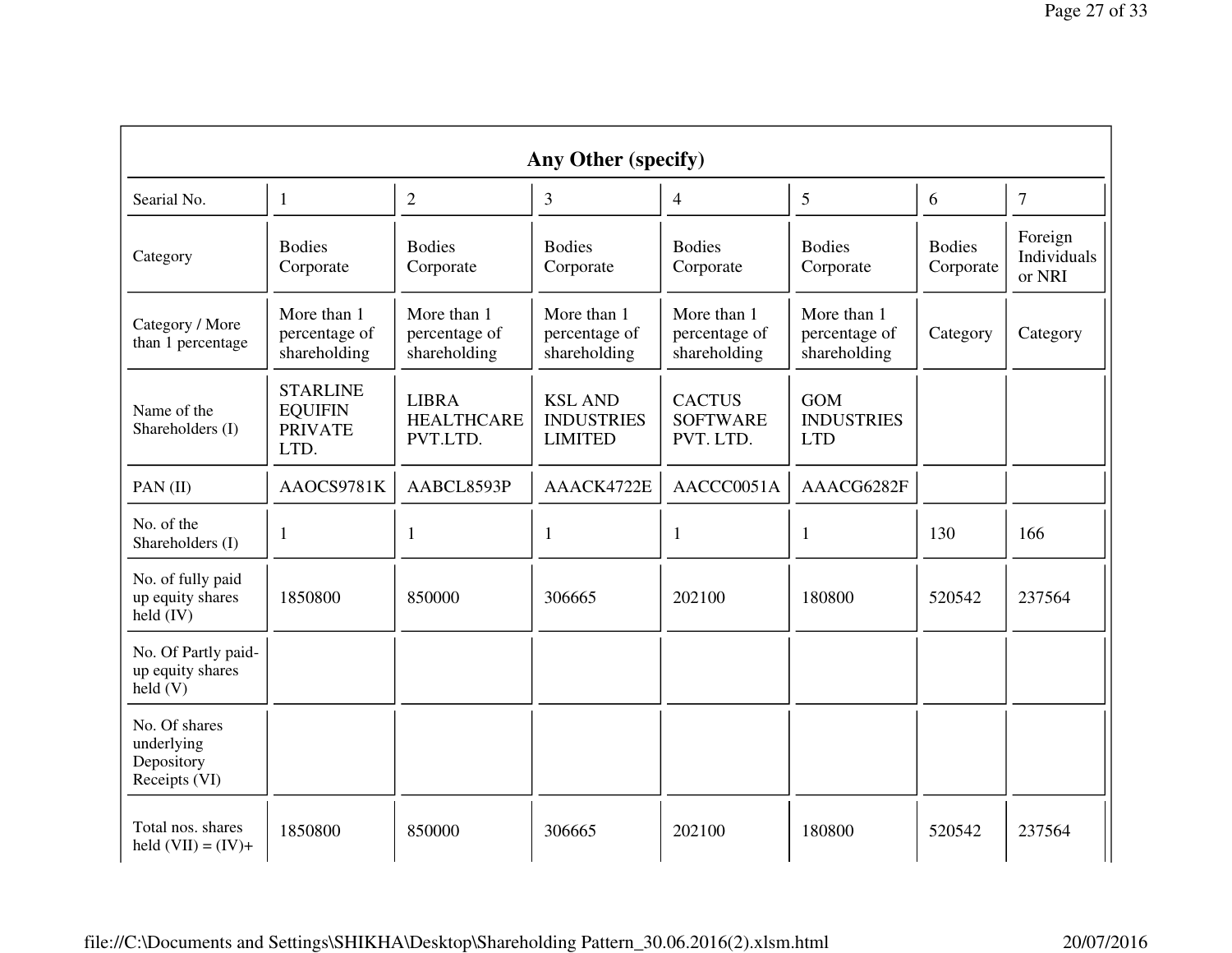| $(V)+(VI)$                                                                                                             |         |        |        |        |        |        |        |
|------------------------------------------------------------------------------------------------------------------------|---------|--------|--------|--------|--------|--------|--------|
| Shareholding as a<br>% of total no. of<br>shares (calculated<br>as per SCRR,<br>1957) (VIII) As a<br>$%$ of $(A+B+C2)$ | 11.37   | 5.22   | 1.88   | 1.24   | 1.11   | 3.2    | 1.46   |
| Number of Voting Rights held in each class of securities (IX)                                                          |         |        |        |        |        |        |        |
| Class eg: X                                                                                                            | 1850800 | 850000 | 306665 | 202100 | 180800 | 520542 | 237564 |
| Class eg:y                                                                                                             |         |        |        |        |        |        |        |
| Total                                                                                                                  | 1850800 | 850000 | 306665 | 202100 | 180800 | 520542 | 237564 |
| Total as a % of<br><b>Total Voting rights</b>                                                                          | 11.37   | 5.22   | 1.88   | 1.24   | 1.11   | 3.2    | 1.46   |
| No. Of Shares<br>Underlying<br>Outstanding<br>convertible<br>securities $(X)$                                          |         |        |        |        |        |        |        |
| No. of Shares<br>Underlying<br>Outstanding<br>Warrants (Xi)                                                            |         |        |        |        |        |        |        |
| No. Of Shares<br>Underlying<br>Outstanding<br>convertible<br>securities and No.<br>Of Warrants (Xi)<br>(a)             |         |        |        |        |        |        |        |
| Shareholding, as a<br>% assuming full                                                                                  |         |        |        |        |        |        |        |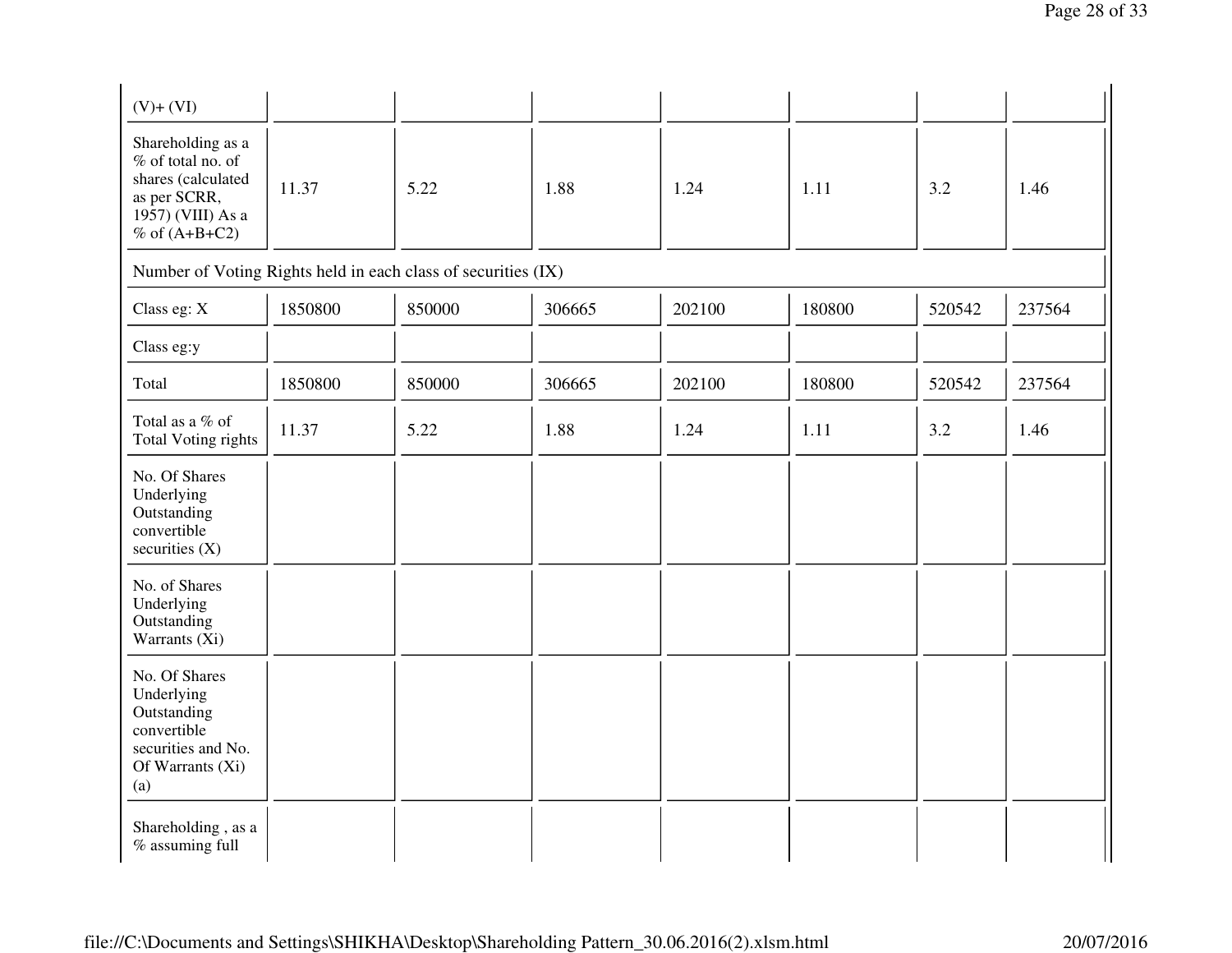| conversion of<br>convertible<br>securities (as a<br>percentage of<br>diluted share<br>capital) $(XI)=$<br>(VII)+(X) As a %<br>of $(A+B+C2)$ | 11.37   | 5.22   | 1.88   | 1.24             | 1.11   | 3.2    | 1.46  |
|---------------------------------------------------------------------------------------------------------------------------------------------|---------|--------|--------|------------------|--------|--------|-------|
| Number of Locked in shares (XII)                                                                                                            |         |        |        |                  |        |        |       |
| No. $(a)$                                                                                                                                   |         |        |        |                  |        |        |       |
| As a % of total<br>Shares held (b)                                                                                                          |         |        |        |                  |        |        |       |
| Number of equity<br>shares held in<br>dematerialized<br>form $(XIV)$                                                                        | 1850800 | 850000 | 306665 | $\boldsymbol{0}$ | 180800 | 365942 | 73064 |
| Reason for not providing PAN                                                                                                                |         |        |        |                  |        |        |       |
| Reason for not<br>providing PAN                                                                                                             |         |        |        |                  |        |        |       |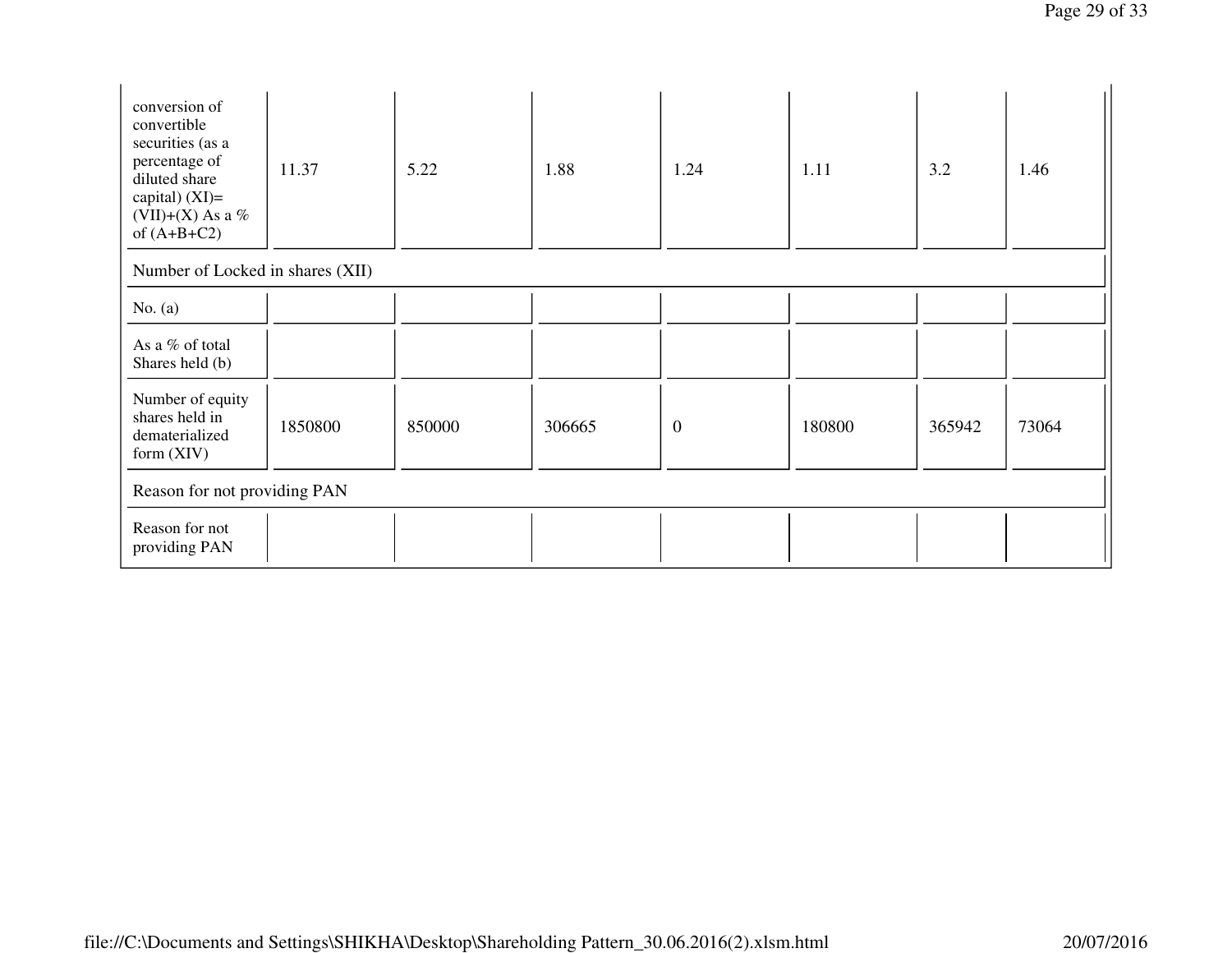| Any Other (specify)                                                          |                         |                       |  |  |  |
|------------------------------------------------------------------------------|-------------------------|-----------------------|--|--|--|
| Searial No.                                                                  | $\, 8$                  |                       |  |  |  |
| Category                                                                     | <b>Clearing Members</b> |                       |  |  |  |
| Category / More<br>than 1 percentage                                         | Category                |                       |  |  |  |
| Name of the<br>Shareholders (I)                                              |                         | Click here to go back |  |  |  |
| PAN(II)                                                                      |                         | Total                 |  |  |  |
| No. of the<br>Shareholders (I)                                               | 13                      | 309                   |  |  |  |
| No. of fully paid<br>up equity shares<br>$\text{held (IV)}$                  | 14944                   | 773050                |  |  |  |
| No. Of Partly paid-<br>up equity shares<br>held(V)                           |                         |                       |  |  |  |
| No. Of shares<br>underlying<br>Depository<br>Receipts (VI)                   |                         |                       |  |  |  |
| Total nos. shares<br>held $(VII) = (IV) +$<br>$(V)+(VI)$                     | 14944                   | 773050                |  |  |  |
| Shareholding as a<br>% of total no. of<br>shares (calculated<br>as per SCRR, | 0.09                    | 4.75                  |  |  |  |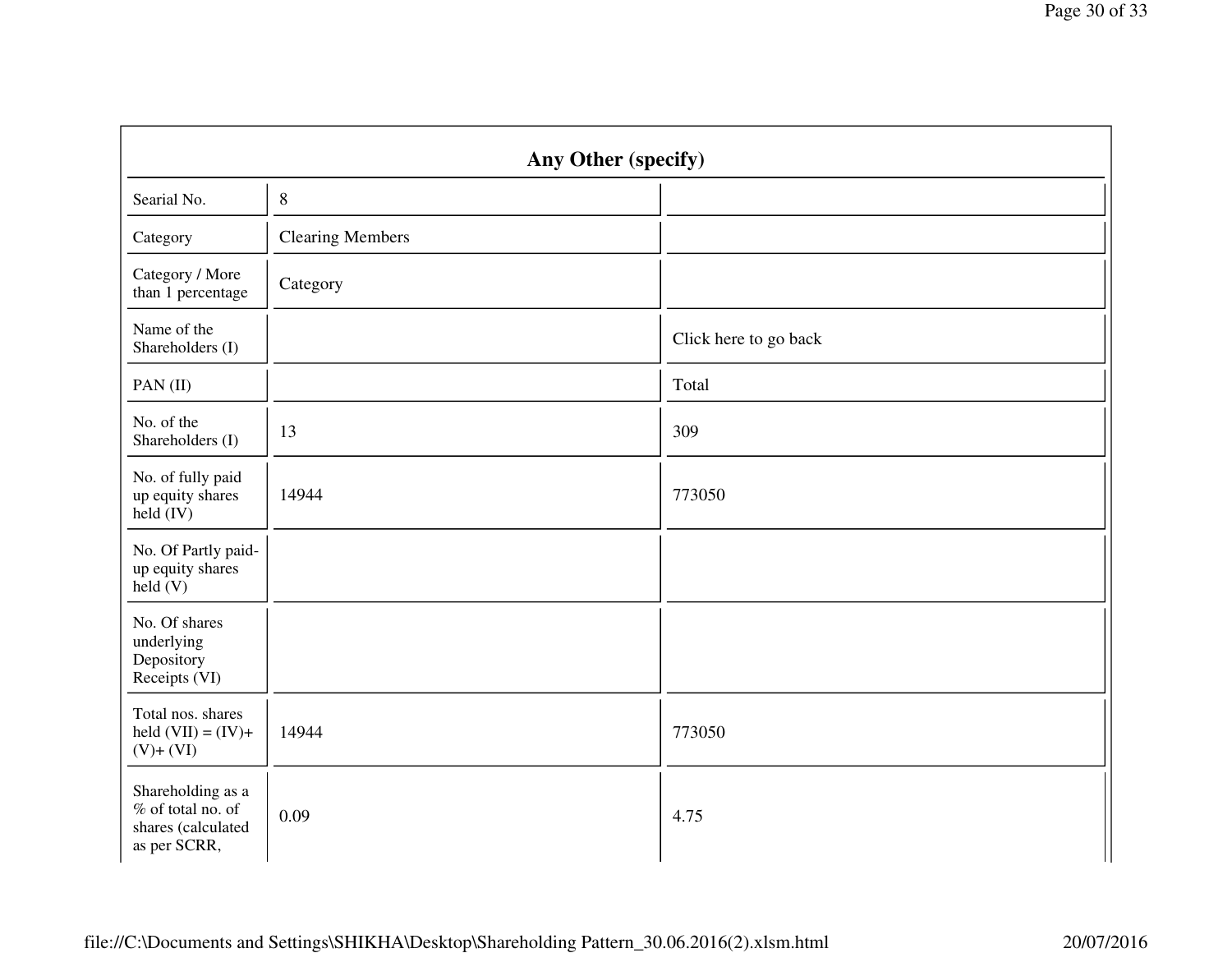| 1957) (VIII) As a<br>$%$ of (A+B+C2)                                                                                                              |                                                               |        |  |  |  |  |
|---------------------------------------------------------------------------------------------------------------------------------------------------|---------------------------------------------------------------|--------|--|--|--|--|
|                                                                                                                                                   | Number of Voting Rights held in each class of securities (IX) |        |  |  |  |  |
| Class eg: X                                                                                                                                       | 14944                                                         | 773050 |  |  |  |  |
| Class eg:y                                                                                                                                        |                                                               |        |  |  |  |  |
| Total                                                                                                                                             | 14944                                                         | 773050 |  |  |  |  |
| Total as a $\%$ of<br><b>Total Voting rights</b>                                                                                                  | 0.09                                                          | 4.75   |  |  |  |  |
| No. Of Shares<br>Underlying<br>Outstanding<br>convertible<br>securities (X)                                                                       |                                                               |        |  |  |  |  |
| No. of Shares<br>Underlying<br>Outstanding<br>Warrants (Xi)                                                                                       |                                                               |        |  |  |  |  |
| No. Of Shares<br>Underlying<br>Outstanding<br>convertible<br>securities and No.<br>Of Warrants (Xi)<br>(a)                                        |                                                               |        |  |  |  |  |
| Shareholding, as a<br>$%$ assuming full<br>conversion of<br>convertible<br>securities (as a<br>percentage of<br>diluted share<br>capital) $(XI)=$ | 0.09                                                          | 4.75   |  |  |  |  |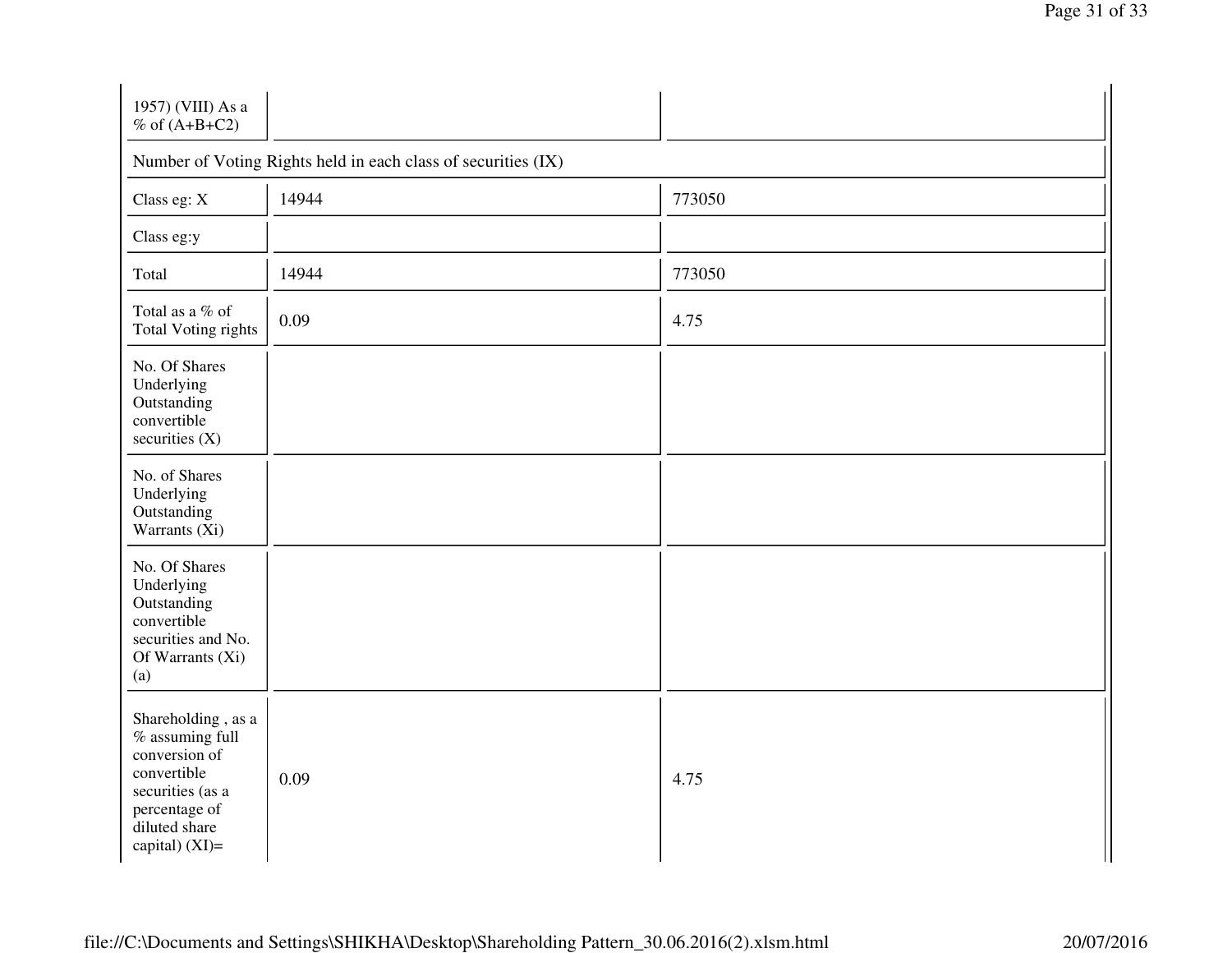| (VII)+(X) As a %<br>of $(A+B+C2)$                                    |                                  |        |  |  |  |  |  |
|----------------------------------------------------------------------|----------------------------------|--------|--|--|--|--|--|
|                                                                      | Number of Locked in shares (XII) |        |  |  |  |  |  |
| No. $(a)$                                                            |                                  |        |  |  |  |  |  |
| As a % of total<br>Shares held (b)                                   |                                  |        |  |  |  |  |  |
| Number of equity<br>shares held in<br>dematerialized<br>form $(XIV)$ | 14944                            | 453950 |  |  |  |  |  |
| Reason for not providing PAN                                         |                                  |        |  |  |  |  |  |
| Reason for not<br>providing PAN                                      |                                  |        |  |  |  |  |  |